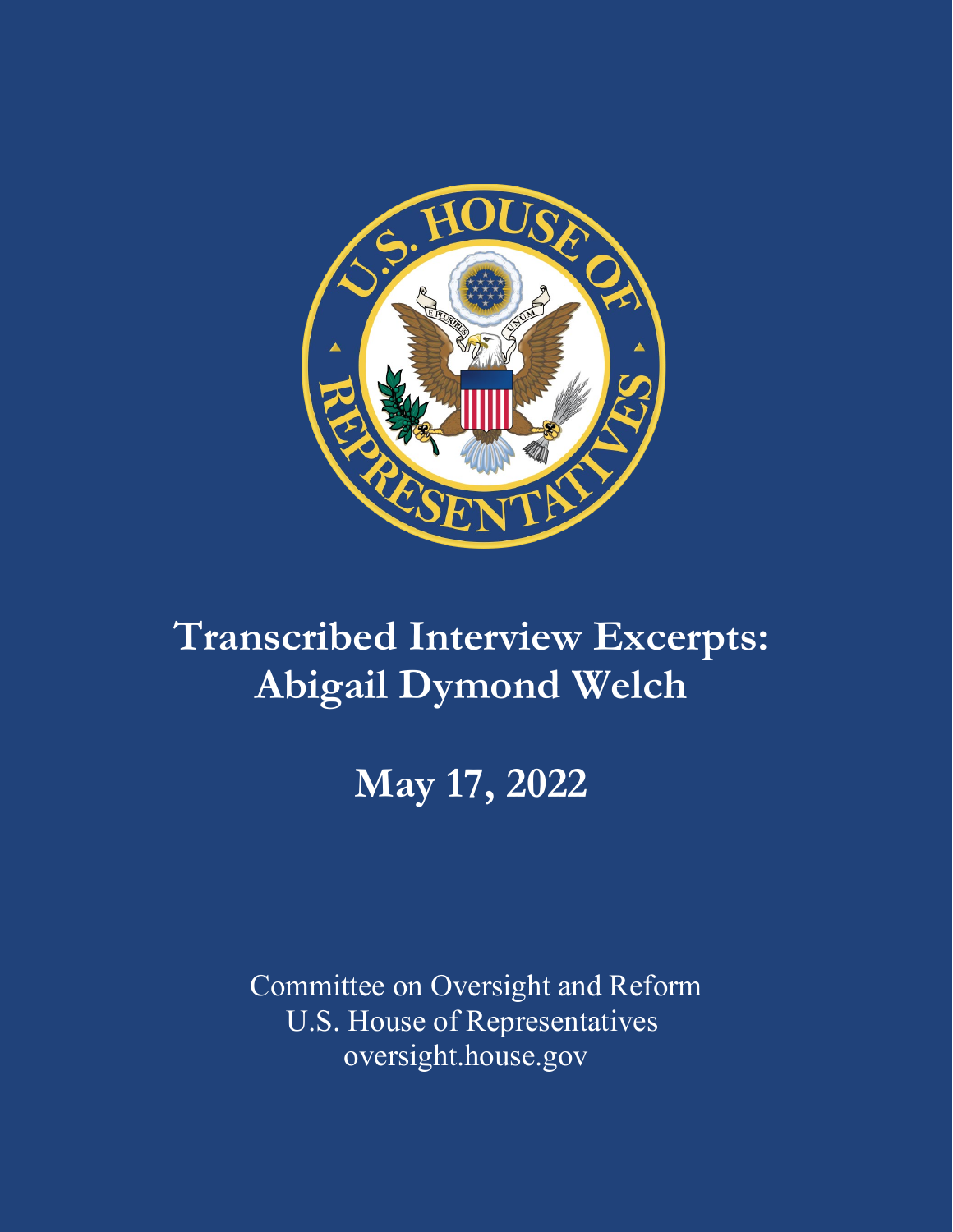On May 17, 2022, the Committee conducted a transcribed interview of Abigail Dymond Welch, a former cheerleader for the Washington Commanders from 2005 to 2012. Below are key excerpts from the interview.

## **Ms. Welch Could Not Discuss the Hostile Workplace at the Commanders Because of the Resolution of the Lewd Video Dispute (pp. 13, 39)**

- Q: Okay. Well, in particular, in August 2020, The Washington Post reported that during the years you were with the Commanders, team executives used outtakes from cheerleader photo shoots to create lewd videos for the team's owner, Daniel Snyder. As a cheerleader during that relevant time period, can you discuss with us any experiences you have had with the outtake videos that were allegedly created for Mr. Snyder?
- A: I'm sorry, I'm not able to answer that question.
- Q: Why is that?
- A: I'm not legally allowed to answer that question.
- …
- Q: Now, Ms. Welch, in February of 2021, it was reported that there was a legal dispute between the Washington Commanders and former cheerleaders regarding lewd videos made without the cheerleaders' knowledge. Do you know if this legal dispute was resolved?
- A: It has been resolved.
- Q: Earlier, you indicated that you were legally unable to answer certain of my questions. Was your inability to answer those questions related to the resolution of that legal dispute?
- A: Yes.

### **Ms. Welch Was "Scared" to Learn that a Private Investigator Wanted to Speak to Her Because She Did Not Know "What This Man Wanted and How Far He Was Going to Go to Get What He Wanted" (pp. 18-19)**

- Q: What went through your mind when you learned that there was a private investigator sitting around your house, going up to your neighbors and asking about you?
- A: Well, I was scared about this, but I was also embarrassed because now I had to explain to my neighbor that I was not in witness protection or wanted by the police; that it wasn't that I was a criminal or had done something wrong. And I was scared because I had three young children [REDACTED]. And I was nervous not knowing what this man wanted and how far he was going to go to get what he wanted.
- Q: Did you have any idea how this person had found your home address?
- A: Absolutely not.

### **The Private Investigator Stated that He Worked "on behalf of the Washington Redskins" and Described Himself as "former DEA" (pp. 27-28)**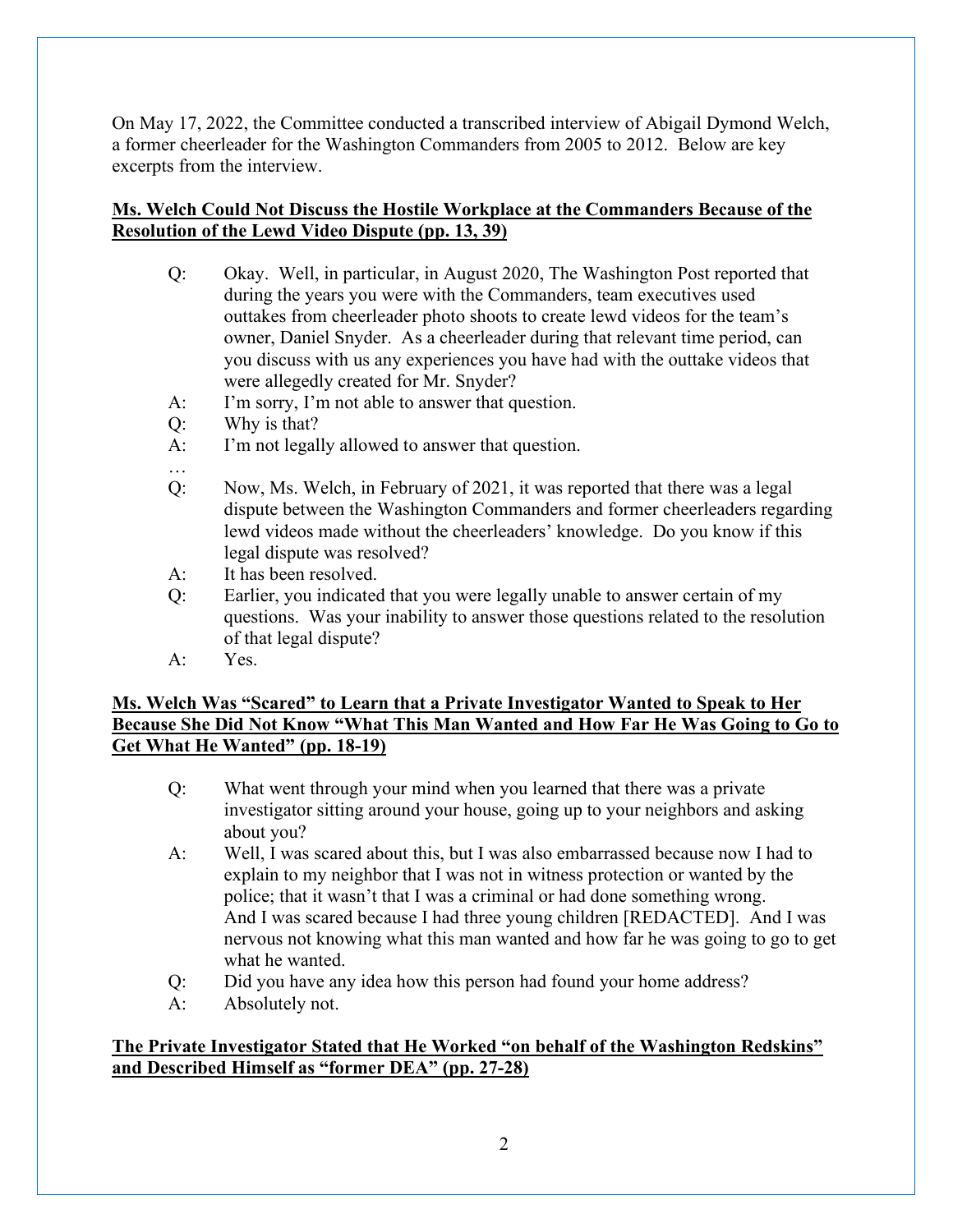- A: I opened the front door and I stepped out into my courtyard. And he identified himself, he told me his name and he told me he was a private investigator out of New Braunfels which is a town outside of Austin. I thought that was odd. I didn't know why that was necessary. He handed me his business card. He also flashed a badge and told me that he was former DEA.
- Q: And what was the badge that he flashed you?
- A: He took it out of his shirt pocket and opened it. We were standing about six feet away, so I didn't get a very good look at it. It could have been real, it could have been a kid's toy. I don't know.
- Q: And he told you he was former DEA; is that right?
- A: Correct.
- Q: Why do you think he mentioned that he was formerly with the DEA?
- A: I believe to intimidate me, to get me to answer his questions and think that I was obligated to answer his questions.
- Q: Was he there on any official business on behalf of the DEA?
- A: No.
- Q: So did he explain why he was there?
- A: He did. He told me, he said that he was here on behalf of the Washington Redskins to ask me questions about Bruce Allen. He said he was working on behalf of the law firm Reed Smith out of New York, and their private investigator reached out to him because he was local and asked for him to come and speak with me. He then said that this is regarding interactions with Bruce Allen and the sexual misconduct investigation with the Washington Redskins.

### **Ms. Welch Felt "Unsafe" and a "Violation of Privacy and My Home" from Private Investigator Visit (p. 33)**

- Q: How did it feel to know that Daniel Snyder's lawyers had sent a private investigator to sit outside your house, come up to your door, and talk to you?
- A: It felt like a violation of my privacy and my home.
- Q: Did it make you feel unsafe?
- A: Yes, it did. It made me feel unsafe, it made me feel anxious and worried, slightly apprehensive about leaving the house. Yes.

### **Private Investigators for the Commanders Went to the Homes of Multiple Former Cheerleaders (pp. 19-20)**

- Q: Were you surprised that there was a private investigator seeking to talk to you?
- A: I was surprised, but also I had heard that other former teammates had had the same experience.
- Q: Okay. So when you say other former teammates, what does that mean?
- A: Women who were on the cheerleading team with me had mentioned that this had happened to them as well.
- Q: And that's the cheerleading team at the Commanders; is that right?
- A: Correct.
- Q: And when you say this had happened to them, what do you mean by that?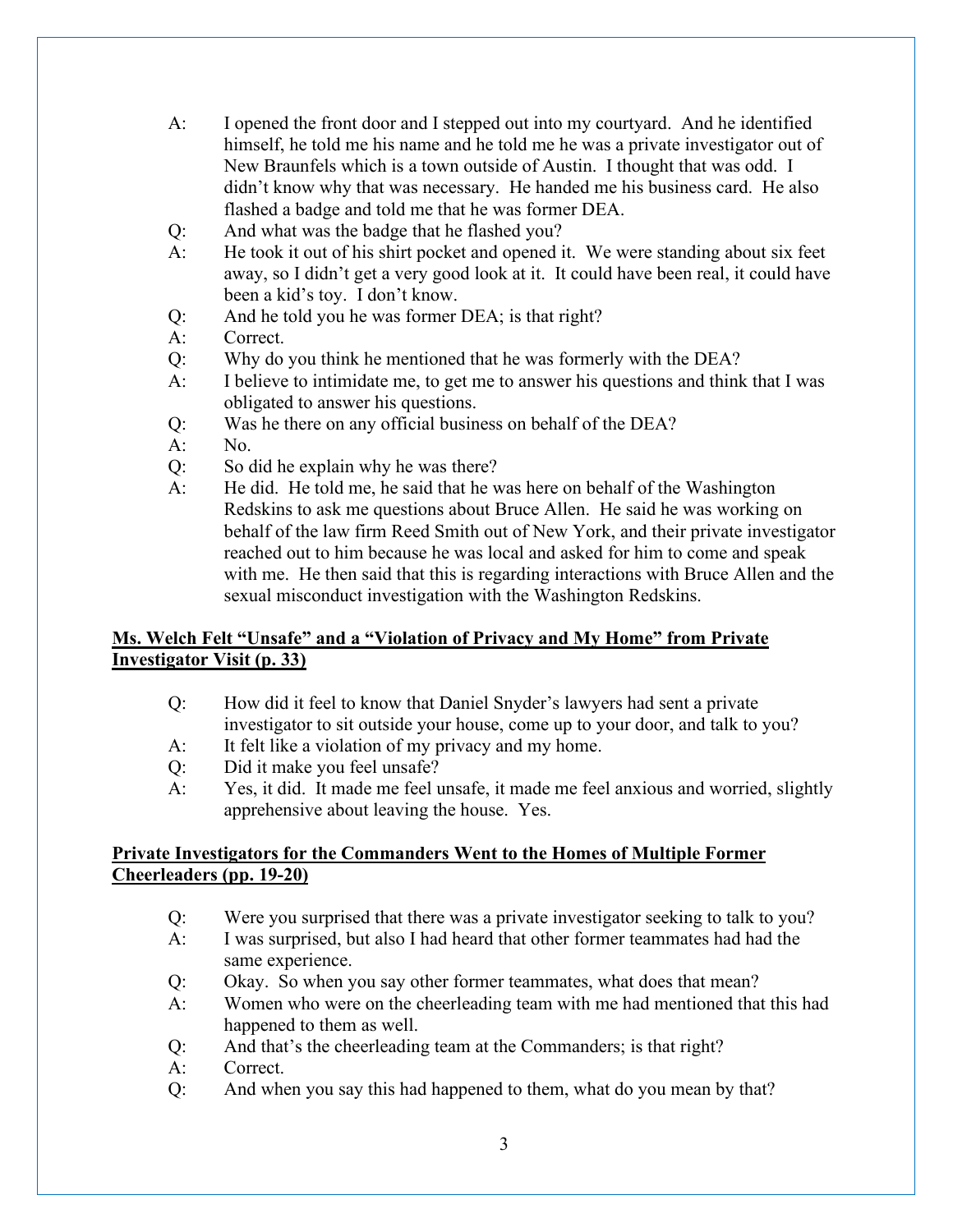- A: A private investigator had shown up at their home asking them questions.
- Q: And how did you learn about this?
- A: Through a messaging group that a bunch of us are in together, a bunch of the former cheerleaders are in together.
- Q: And had this been happening for a long time before this private investigator showed up at your house, a short amount of time?
- A: I would say a couple months.
- Q: And if you had to estimate how many other people were telling you that they had private investigators showing up at their house, what would you say?
- A: I personally learned of perhaps maybe five other people.
- Q: Five other former Commanders cheerleaders?
- A: Yes.
- Q: Who had private investigators show up at their homes seeking to ask them questions?
- A: Yes.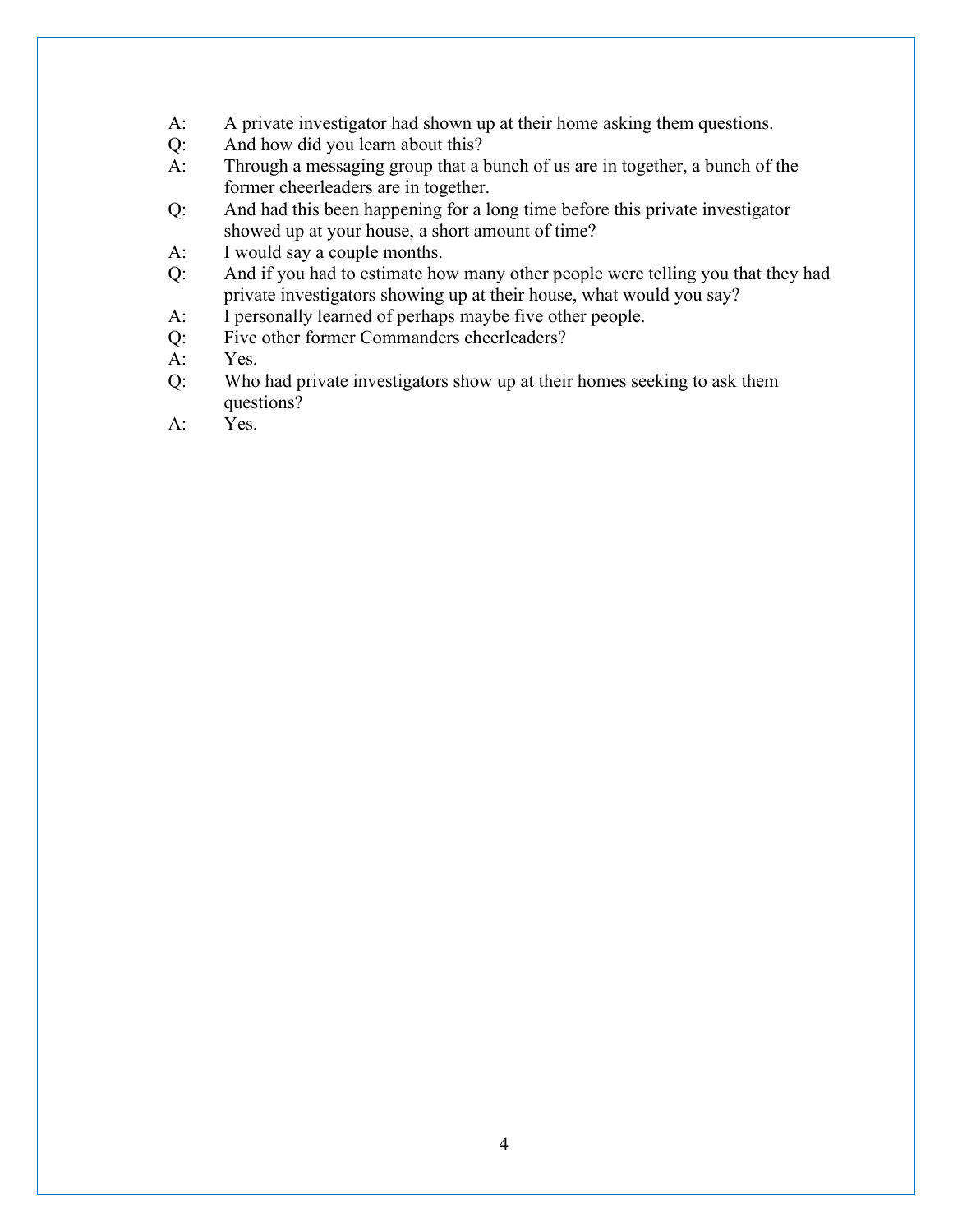| 1              | ALDERSON COURT REPORTING              |
|----------------|---------------------------------------|
| $2^{\circ}$    | WILLIAM COX                           |
| 3 <sup>7</sup> | HGO137550                             |
| $\overline{4}$ |                                       |
| 5              |                                       |
| 6              |                                       |
| $\overline{7}$ |                                       |
| 8              |                                       |
| 9              |                                       |
| 10             | INTERVIEW OF: ABBY DYMOND WELCH       |
| 11             | TUESDAY, MAY 17, 2022                 |
| 12             | U.S. HOUSE OF REPRESENTATIVES         |
| 13             | COMMITTEE ON OVERSIGHT AND REFORM     |
| 14             | WASHINGTON, D.C.                      |
| 15             | $\bullet$                             |
| 16             |                                       |
| 17             |                                       |
| 18             |                                       |
| 19             |                                       |
|                |                                       |
| 20             |                                       |
| 21             |                                       |
| 22             |                                       |
| 23             |                                       |
| 24             | The Interview Commenced at 11:01 a.m. |
| 25             |                                       |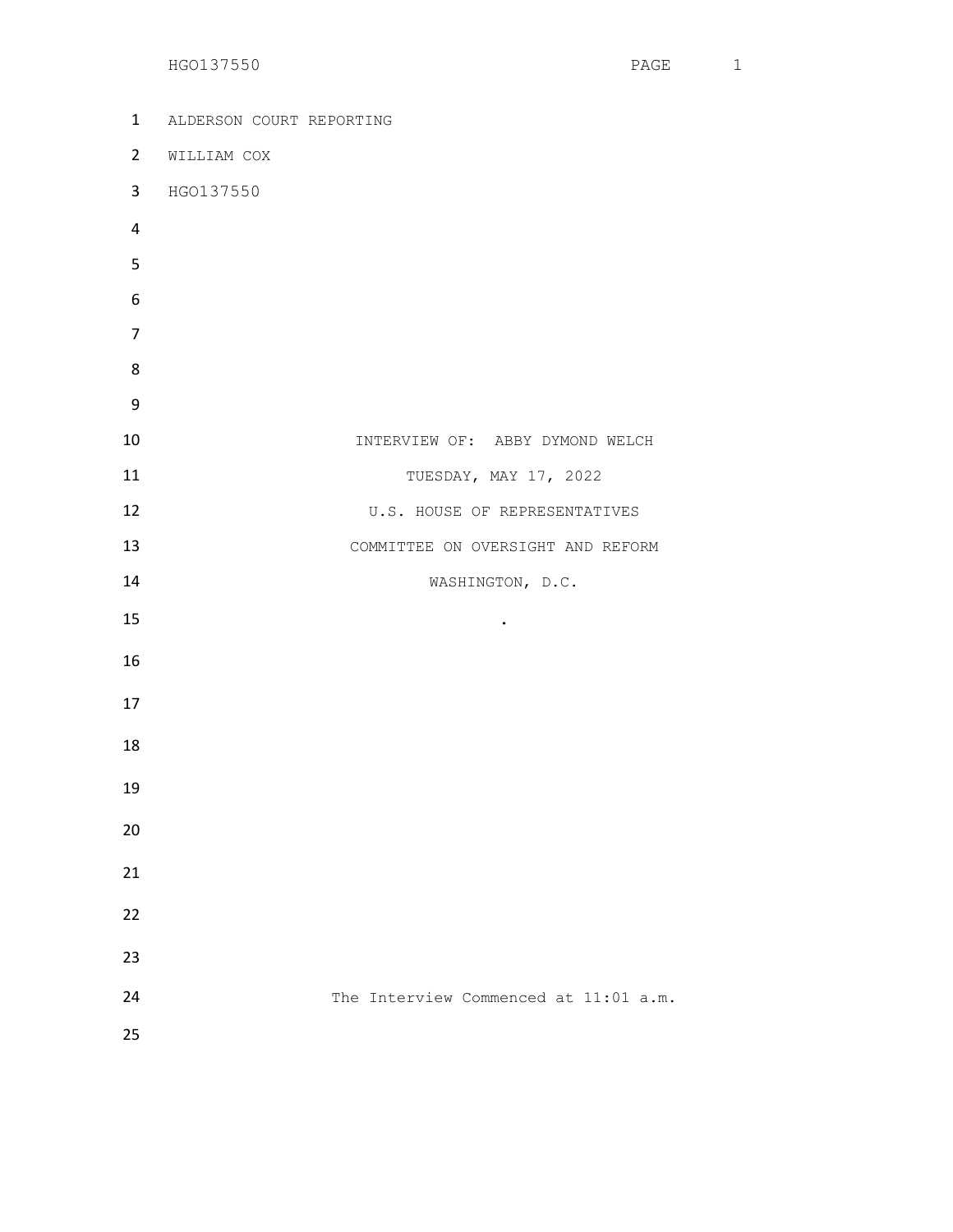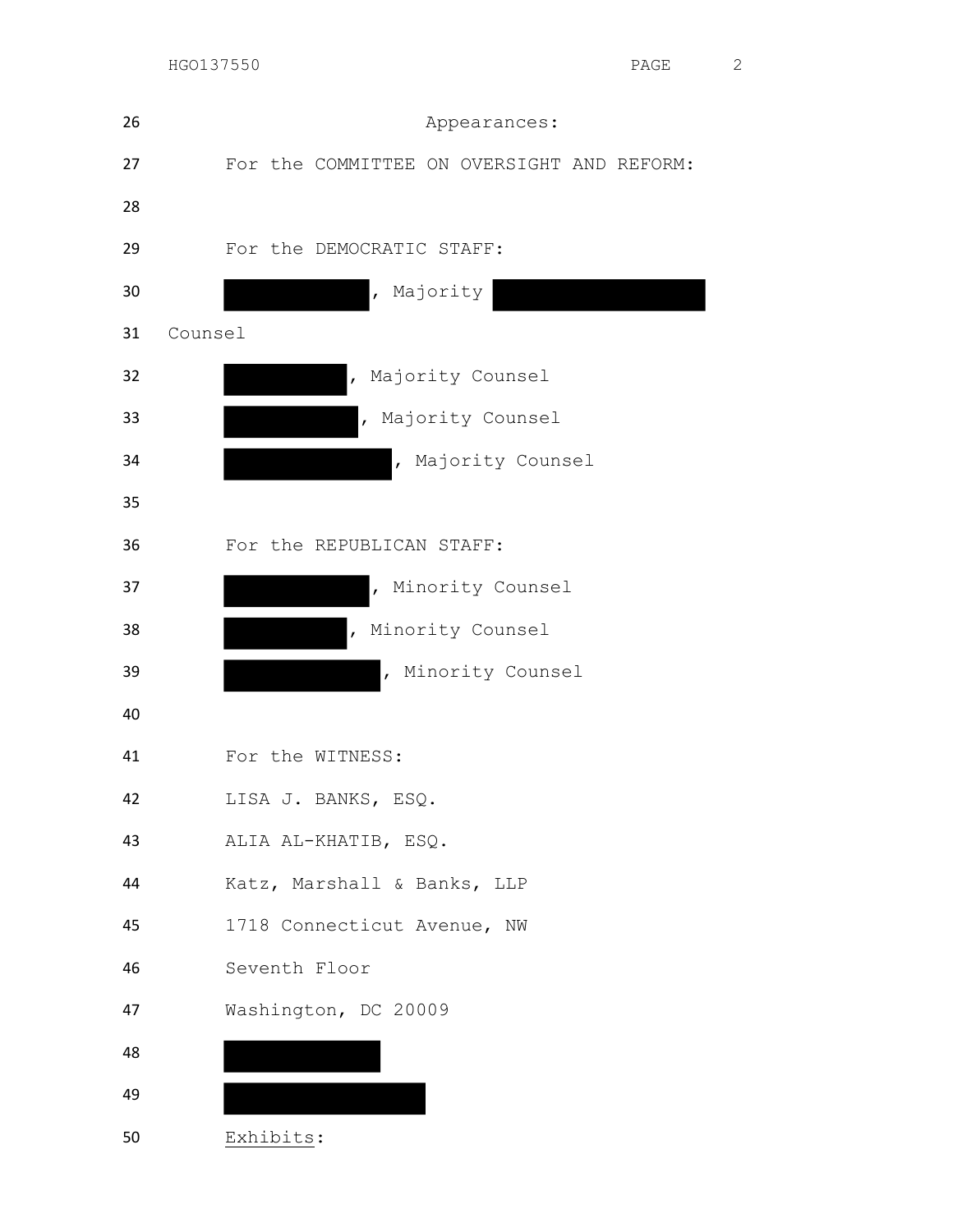|    | HGO137550      |                            | PAGE |      |
|----|----------------|----------------------------|------|------|
|    | 51 Exhibit No. |                            |      | Page |
| 52 | $\sim$ 1       | Photocopy of business card |      | 21   |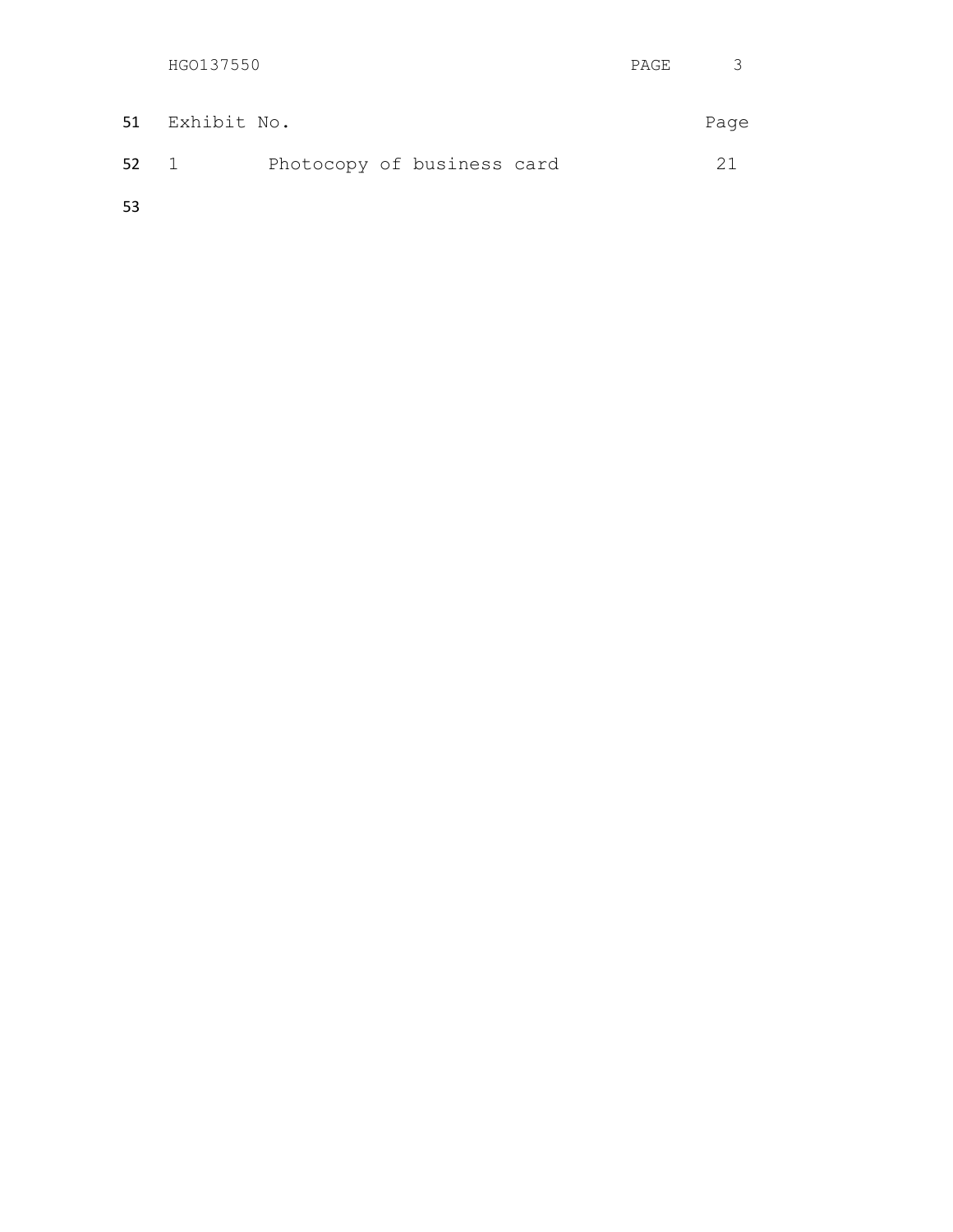P R O C E E D I N G S . I think we're ready to go on the record. This is a transcribed interview of Abby Dymond Welch conducted by the House Committee on Oversight and Reform.

 This interview was requested by Chairwoman Carolyn Maloney as part of the Committee's investigation into the Washington Commanders toxic work environment and the NFL's handling of that matter.

 Good morning, Ms. Welch. Could you please state your full name, and spell your last name for the record, please?

 The Witness. My full name is Abigail Dymond Welch, and my last name is spelled W-E-L-C-H.

 . Good morning, Ms. Welch. My name is , I am Majority counsel for the Committee on Oversight and Reform, and on behalf of the Committee we want to thank you for coming in today for this interview. We appreciate that you are willing to speak with us voluntarily this morning.

 At this time, I will ask the additional Committee staff in this virtual room to introduce themselves, starting with the Majority staff, and I would ask for everyone to go on camera, if possible, when they are introducing themselves for the benefit of the court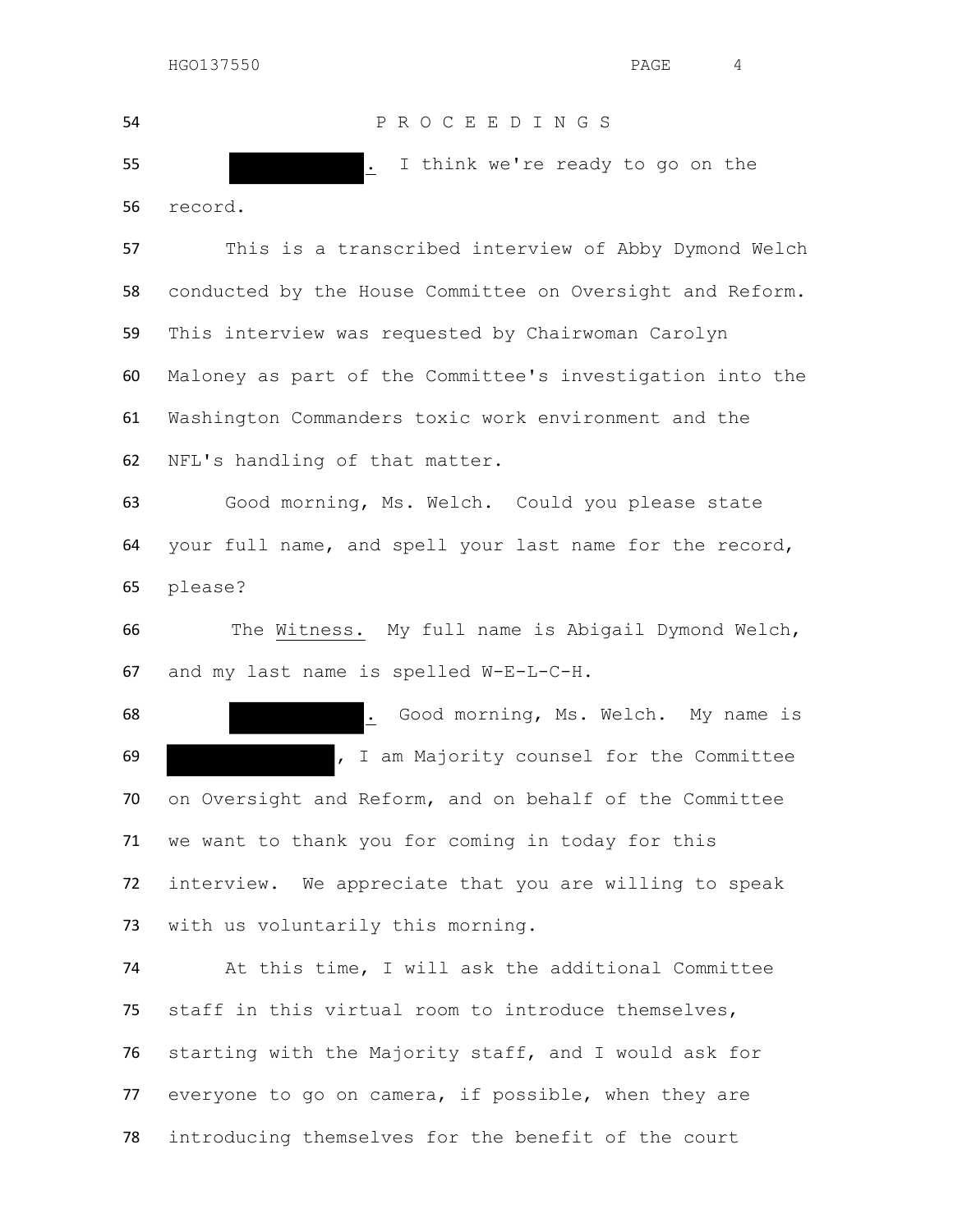

 go over some of the ground rules for this interview. The way this interview will proceed is as follows: The Majority and Minority staff will alternate asking you questions, one hour per side per round. The Majority staff will begin and proceed for an hour, and the Minority staff will have an hour to ask questions. Thereafter, the Majority staff may ask additional questions and so on. We will alternate back and forth in this manner until there are no more questions from either side and the interview will be over.

 During the interview, we will do our best to limit the number of people who are directing questions at you during any given hour. That said, from time to time, follow-up or clarifying questions may be useful, and if that is the case, you might hear from additional people.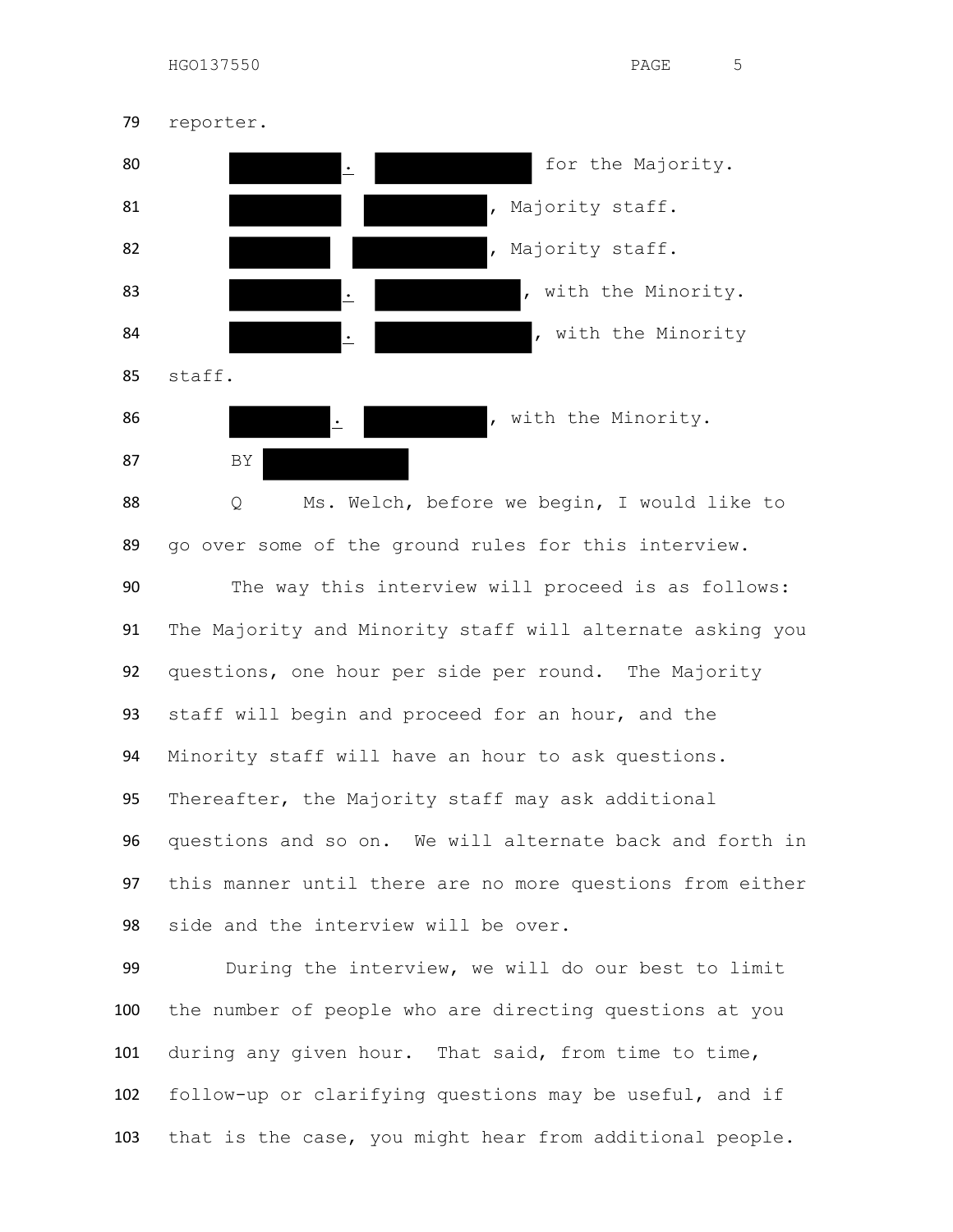Under the Committee's rules, you are allowed to have an attorney present to advise you. Ms. Welch, do you have an attorney representing you in your personal

capacity with us today?

The Witness. Yes, I do.

109 . And would counsel for Ms. Welch please identify themselves for the record?

 Ms. Banks. Good morning. My name is Lisa Banks. I represent Abigail Welch today.

 Ms. Al-Khatib. Good morning, I am Alia Al-Khatib, also with Katz, Marshall & Banks, also representing Abigail Welch.

116 Ms. Welch, there is also a stenographer taking down everything I say and everything you say to make a written record of the interview. For the record to be clear, please wait until I finish each question before you begin your answer, and I will wait until you finish your response before asking you the next question.

 The stenographer cannot record nonverbal answers, such as shaking your head, so it is important that you answer each question with an audible verbal answer.

Ms. Welch, do you understand that?

The Witness. Yes.

**.** We want you to answer our questions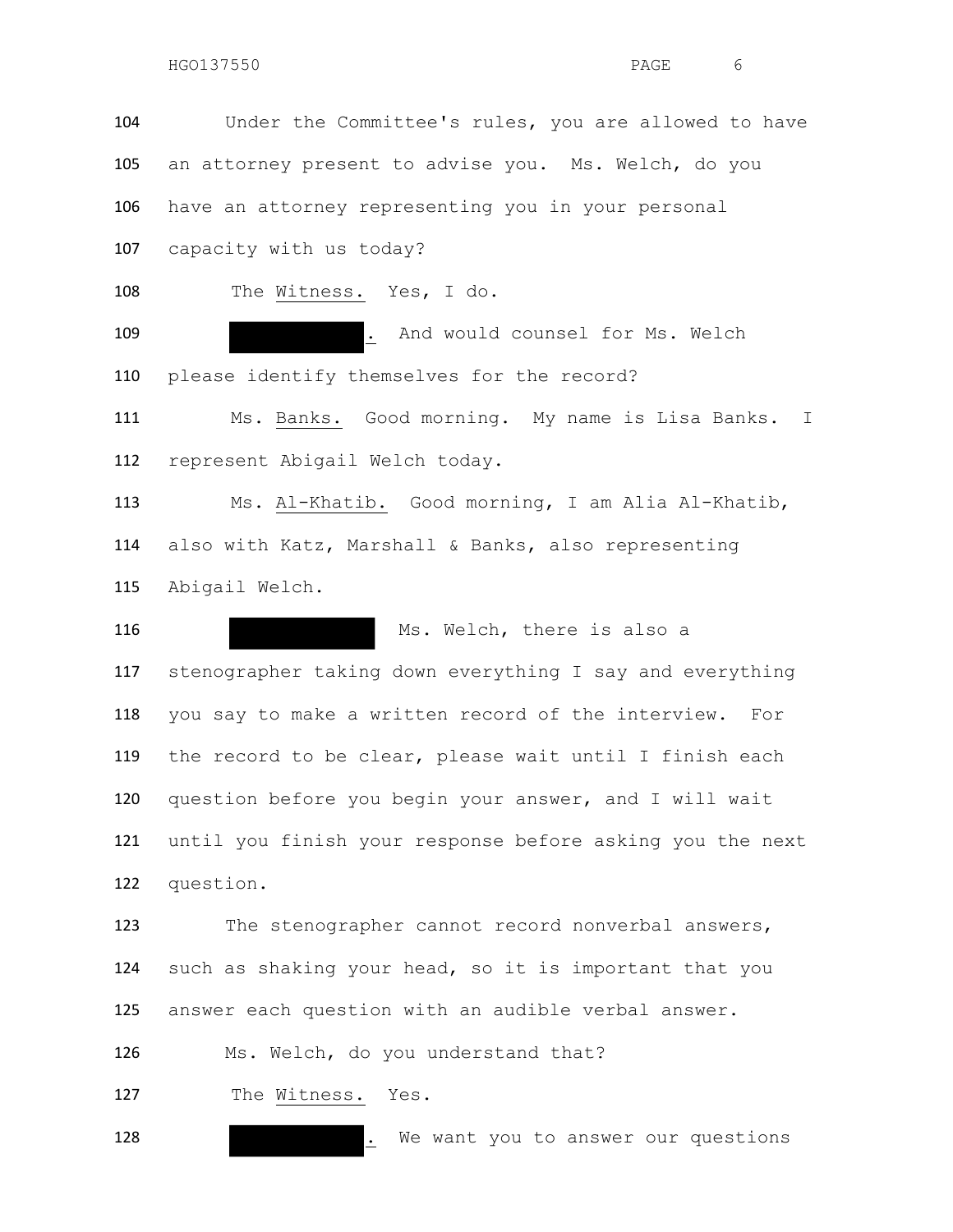in the most complete and truthful manner possible, so we are going to take our time. If you have any questions or do not understand any of the questions, please do let us know. We will be happy to clarify or rephrase our questions.

Ms. Welch, do you understand?

The Witness. Yes.

 If I ask you about conversations or events in the past and you are unable to recall the exact words or details, you should testify to the substance of those conversations or events to the best of your recollection. If you recall only a part of the conversation or event, you should give us your best recollection of those events or parts of conversations that you do recall.

Do you understand?

The Witness. Yes.

 If you need to take a break, please let us know, we're happy to accommodate. Ordinarily, we take a five-minute break at the end of each hour of questioning, but if you need a break before that, just let us know.

151 To the extent there is a pending question, however, I would just ask that you finish answering that question before you take a break.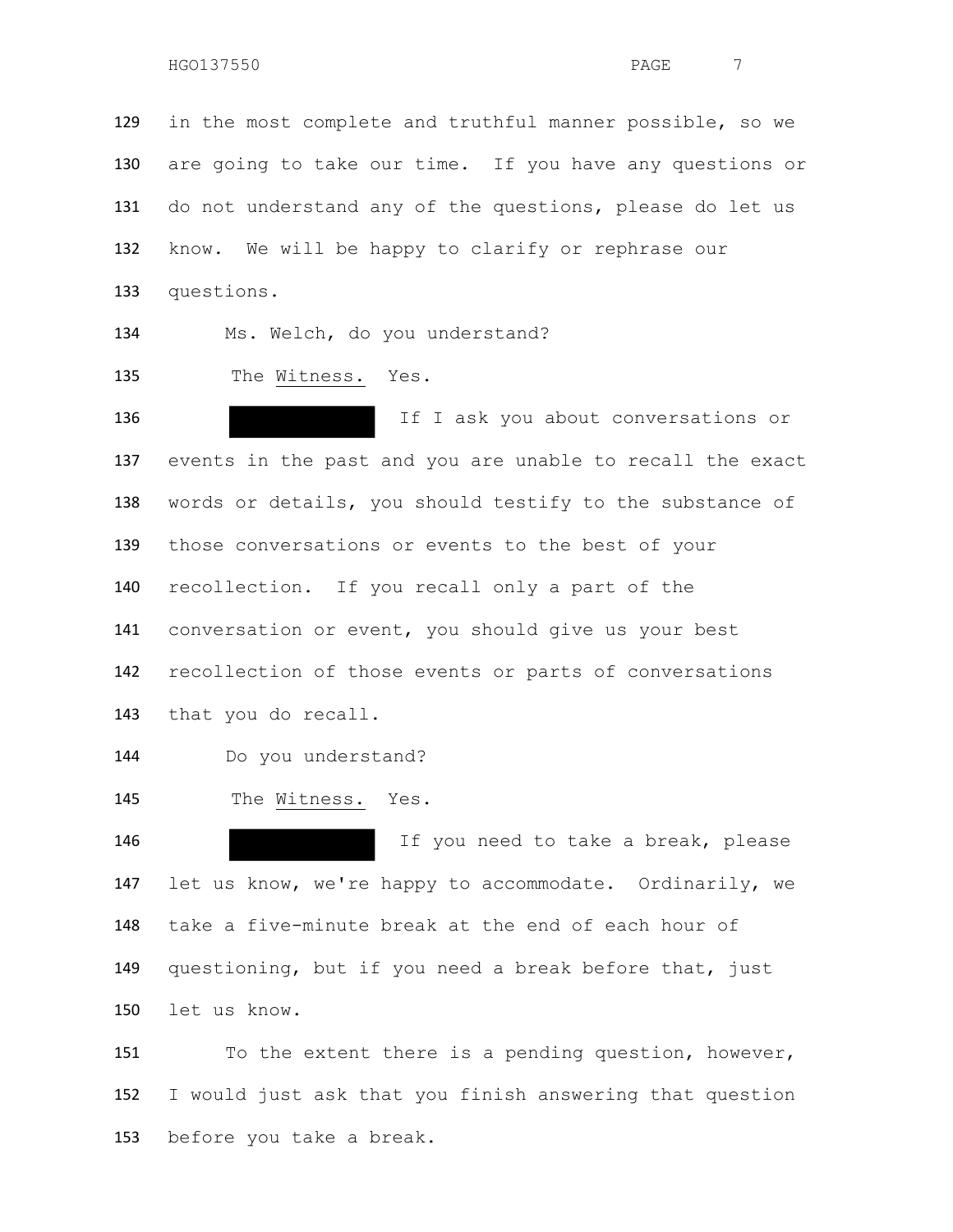Do you understand that? The Witness. Yes. One final thing. Although you are here voluntarily, and we will not swear you in, you are required by law to answer questions from Congress truthfully. This also applies to questions posed by congressional staff in an interview. 161 Ms. Welch, do you understand? The Witness. Yes. If at any time you knowingly make false statements, you could be subject to criminal prosecution. Do you understand? The Witness. Yes. 168 . Ms. Welch, is there any reason you are unable to provide truthful answers in today's interview? 171 The Witness. No. **Please note that if you wish to**  assert a privilege over any statement today, that assertion must comply with Committee rules. Committee rule 16(c)(1) states, "For the Chair to consider assertions of privilege over testimony or statements, witnesses or entities must clearly state the specific privilege being asserted and the reason for the assertion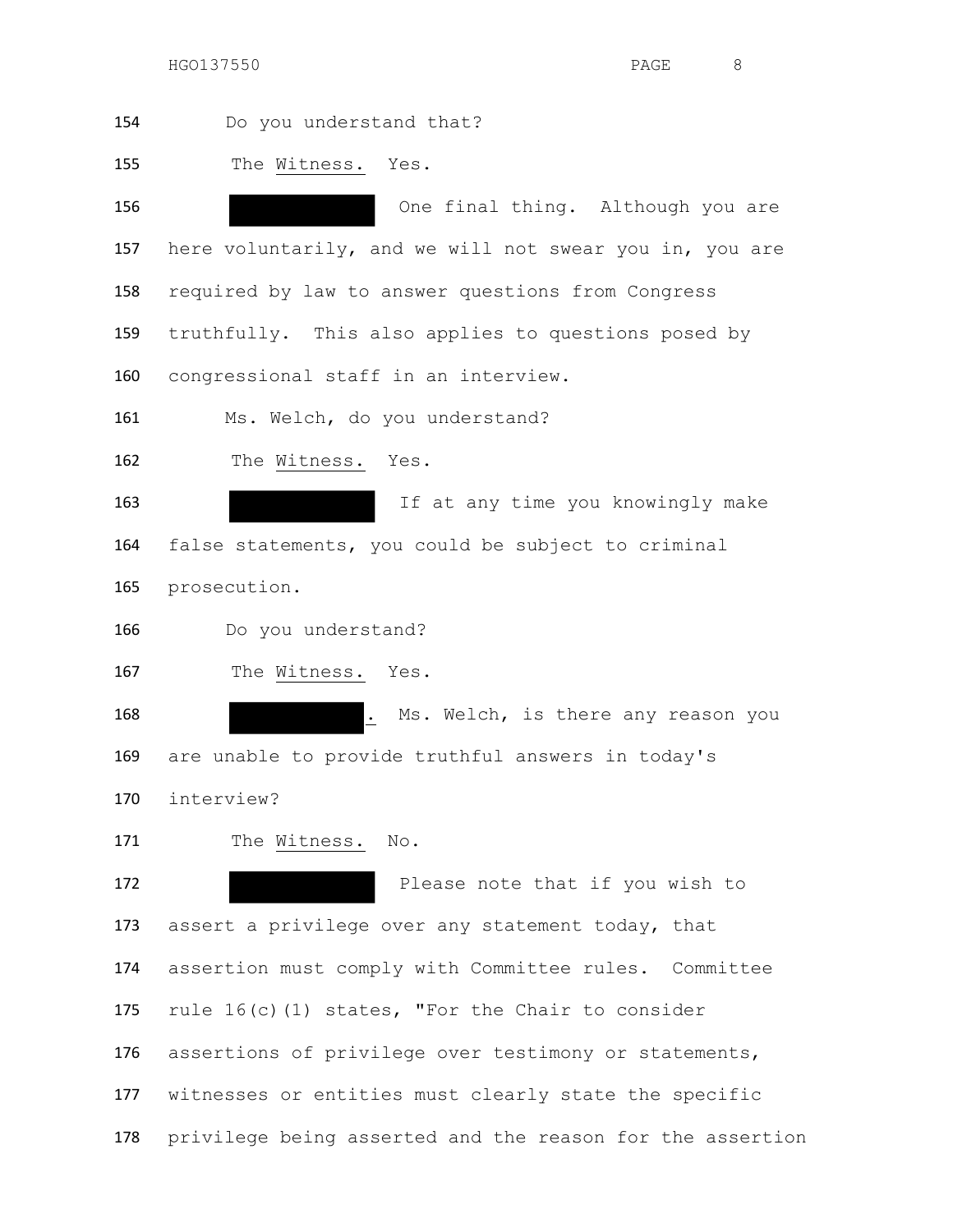on or before the scheduled date of testimony or appearance."

181 In addition, Committee rule 16(c)(3) also states, "The only assertions of executive privilege that the Chair of the Committee will consider are those made in writing by an executive branch official authorized to assert the privilege."

Ms. Welch, do you understand?

 The Witness. I'm not sure what privilege is regarding.

**.** So these are comments about how to assert a legal privilege if there are any that apply. 191 The Witness. Okay.

192 192 I don't know if you've talked about that with your attorney, but if you would like to take a couple minutes to confer.

 Ms. Banks. If there are issues of privilege that arise, I will jump in and make that assertion and instruct her not to answer.

 Understood. Ms. Welch, do you have any questions from me before we begin? 201 The Witness. No.

Whereupon,

ABBY DYMOND WELCH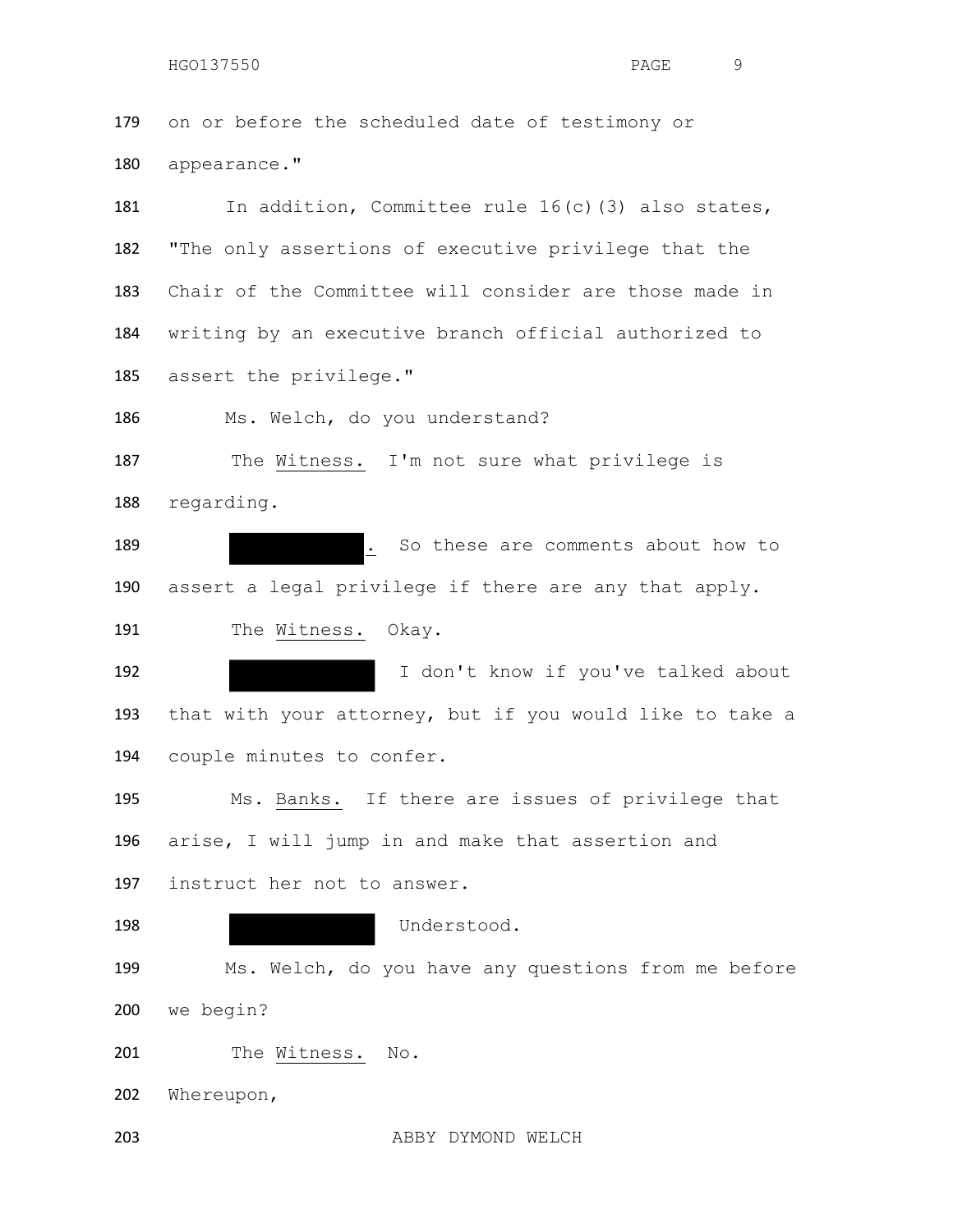| 204 |                        | was examined and testified as follows:                   |
|-----|------------------------|----------------------------------------------------------|
| 205 |                        | EXAMINATION BY COUNSEL FOR THE COMMITTEE                 |
| 206 | ΒY                     | ۱.                                                       |
| 207 | Q                      | Again, good morning, Ms. Welch, and thank you            |
| 208 |                        | for agreeing to talk to us this morning.                 |
| 209 |                        | I want to start off by going back to 2005. Is that       |
| 210 |                        | the year that you began as a cheerleader with the        |
| 211 | Washington Commanders? |                                                          |
| 212 | А                      | Yes.                                                     |
| 213 | Q                      | And going back to 2005, were you excited to              |
| 214 |                        | join the Commanders as a cheerleader?                    |
| 215 | Α                      | Yes.                                                     |
| 216 | Q                      | And why was that?                                        |
| 217 | Α                      | I am a dancer and I've been dancing since I              |
| 218 |                        | was five, and this was a great opportunity for me to     |
| 219 |                        | continue my love of dance as an adult.                   |
| 220 | Q                      | And how long did you remain with the team?               |
| 221 | Α                      | Until 2012.                                              |
| 222 | Q                      | Was that a total of seven seasons?                       |
| 223 | Α                      | Correct.                                                 |
| 224 | Q                      | And over the course of your seven seasons                |
| 225 |                        | with the Washington Commanders, what kinds of positions  |
| 226 |                        | did you hold with the cheerleading squad or the team, in |
| 227 | general?               |                                                          |
| 228 | Α                      | I was a cheerleader, I was a cocaptain, and              |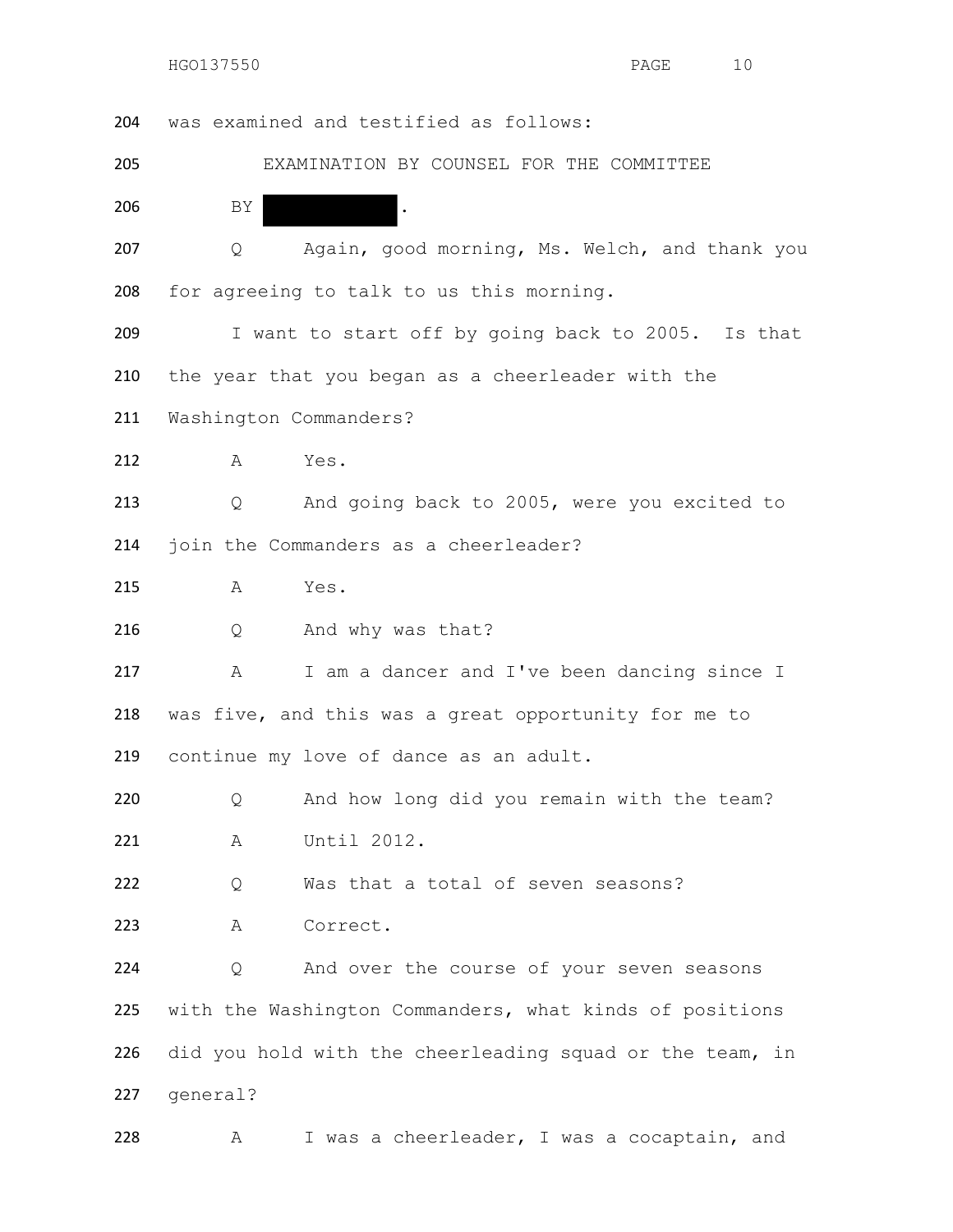then a captain, and then I was a 2012 Pro Bowl representative.

231 Q Do you remember when you were a cocaptain or a captain for the team?

 A Yes, I believe I was captain the last three years.

 Q And during your time as a cheerleader, did you also participate in any military tours?

237 A Yes, many.

 Q Can you tell us a little bit about those? A Sure. I believe I went on about a dozen military appreciation tours over the seven years, and I traveled all over the world, through Europe, the Middle East, through Iraq and Afghanistan, to Cuba.

 Q Can you tell us a little bit about what these 244 military appreciation tours are, who they're for?

 A Sure. They're for our Armed Forces, for our troops, and we travel to places where military members are stationed overseas or deployed. And we just go to say thank you, shake their hands, tell them we appreciate them. And we perform a -- well, we did. We performed a one-and-a-half hour variety show as entertainment.

 Q And you also mentioned that you were selected in 2012 to participate in the Pro Bowl; is that right? A Correct.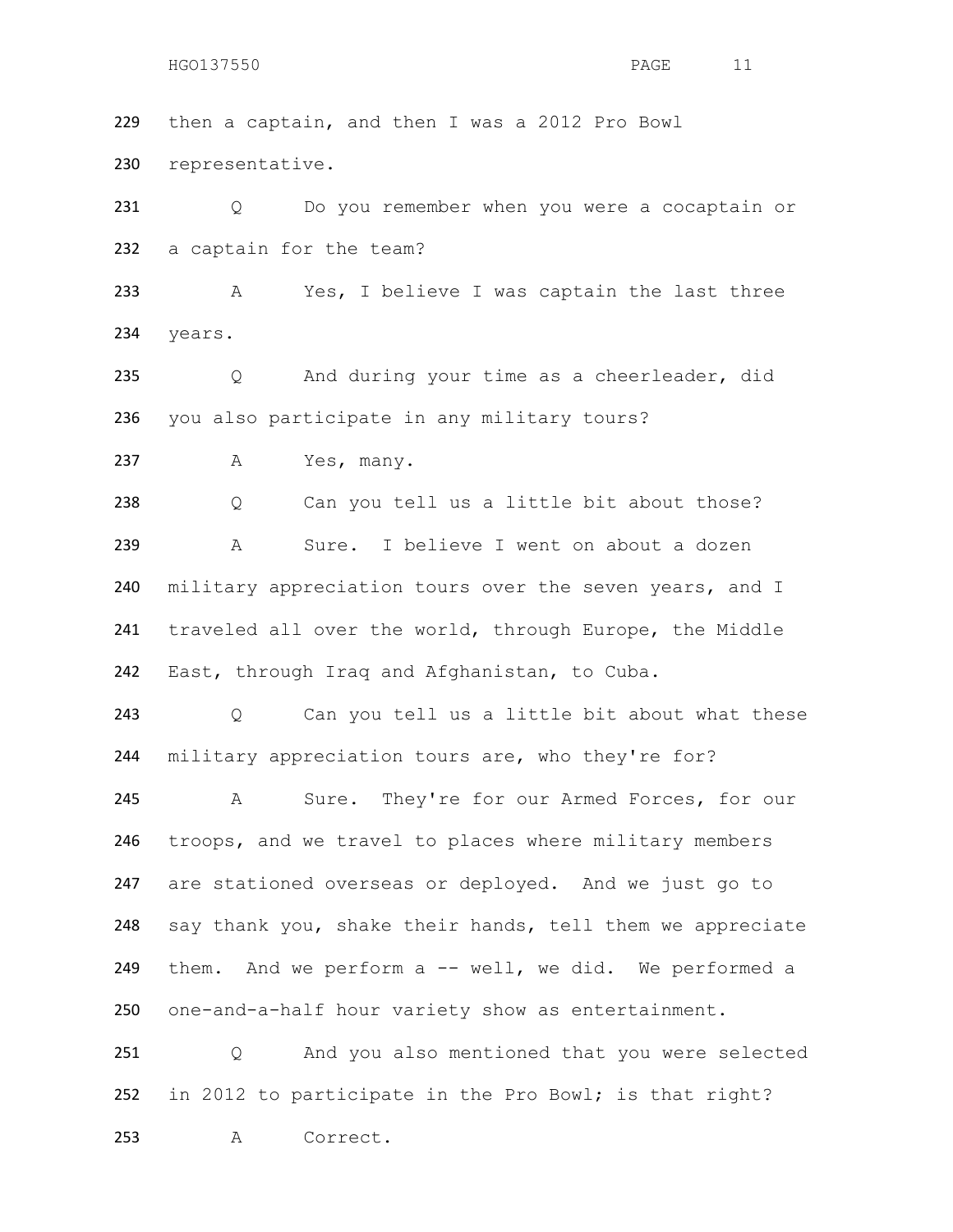Q Can you tell us a little bit about what that means?

 A Each year, each team selects one cheerleader to represent the squad at the Pro Bowl; and it's voted on by squad members, and you go for the week-long activities surrounding Pro Bowl and then you are a cheerleader at the Pro Bowl football game.

 Q So is it fair to say that it's a pretty big honor to be selected to represent the team at the Pro Bowl?

 A It is, yes. I would say it's the top honor you can receive.

 Q And so you said that was in 2012; is that right?

A Correct.

 Q So it was after you received this top honor, as you described it, that you decided to leave the Commanders?

A Yes.

Q Is that right?

 Now, Ms. Welch, news reports and the Committee's own investigation have shed light on the toxic work environment at the Washington Commanders, including during the time that you were part of the team.

Can you share with us any of your experiences with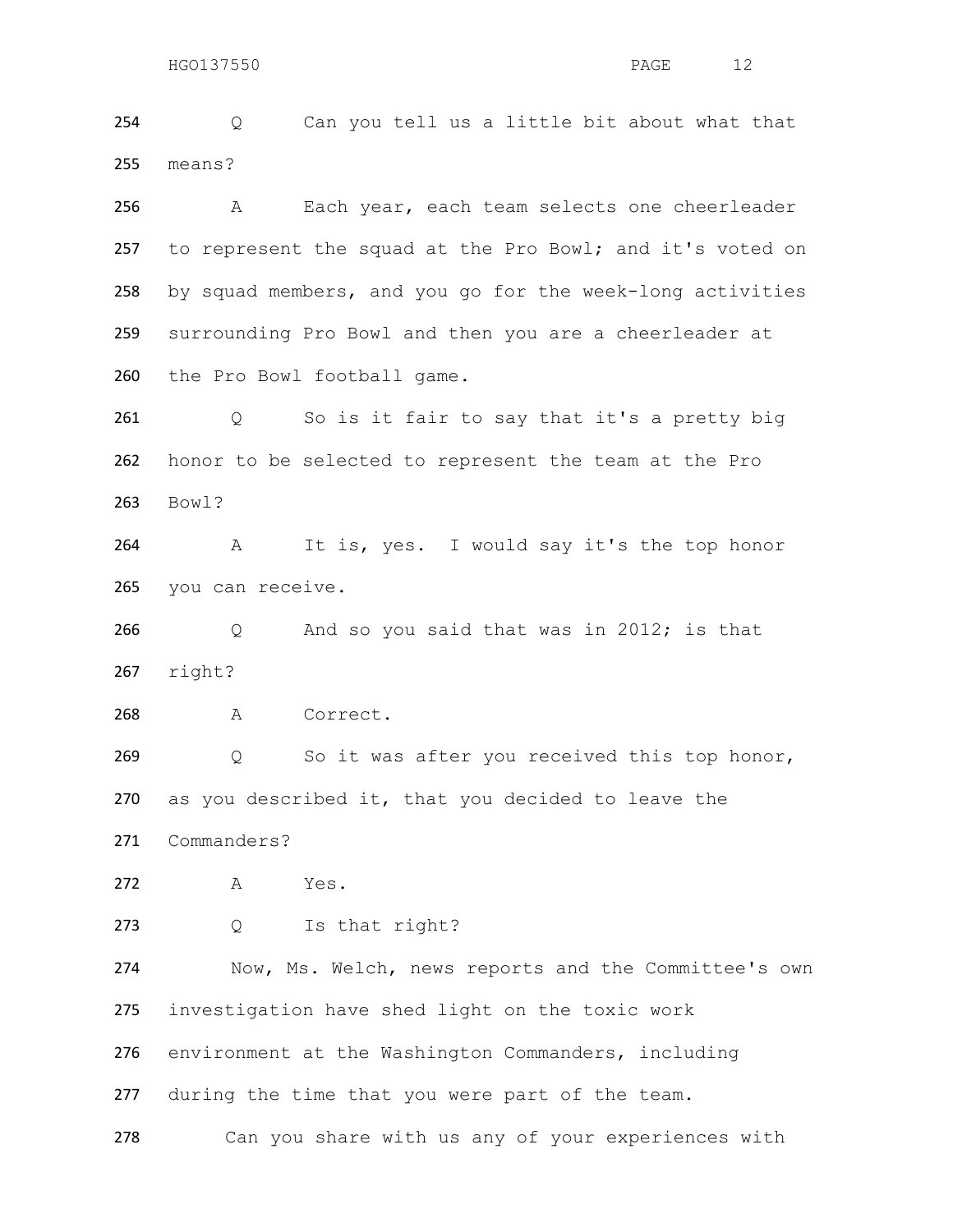the toxic work environment at the Commanders?

 A I'm sorry, I'm not able to answer that question.

Q And why not?

 A I believe I'm not legally allowed to answer that question.

 Q Okay. Well, in particular, in August 2020, The Washington Post reported that during the years you were with the Commanders, team executives used outtakes from cheerleader photo shoots to create lewd videos for the team's owner, Daniel Snyder.

 As a cheerleader during that relevant time period, can you discuss with us any experiences you have had with the outtake videos that were allegedly created for Mr. Snyder?

 A I'm sorry, I'm not able to answer that question.

Q Why is that?

 A I'm not legally allowed to answer that question.

 Q Okay. Well, in that case, Ms. Welch, I want to fast-forward a few years and ask you whether in the past year, year-and-a-half, anyone from the Commanders or anyone acting on behalf of the Commanders tried to make contact with you?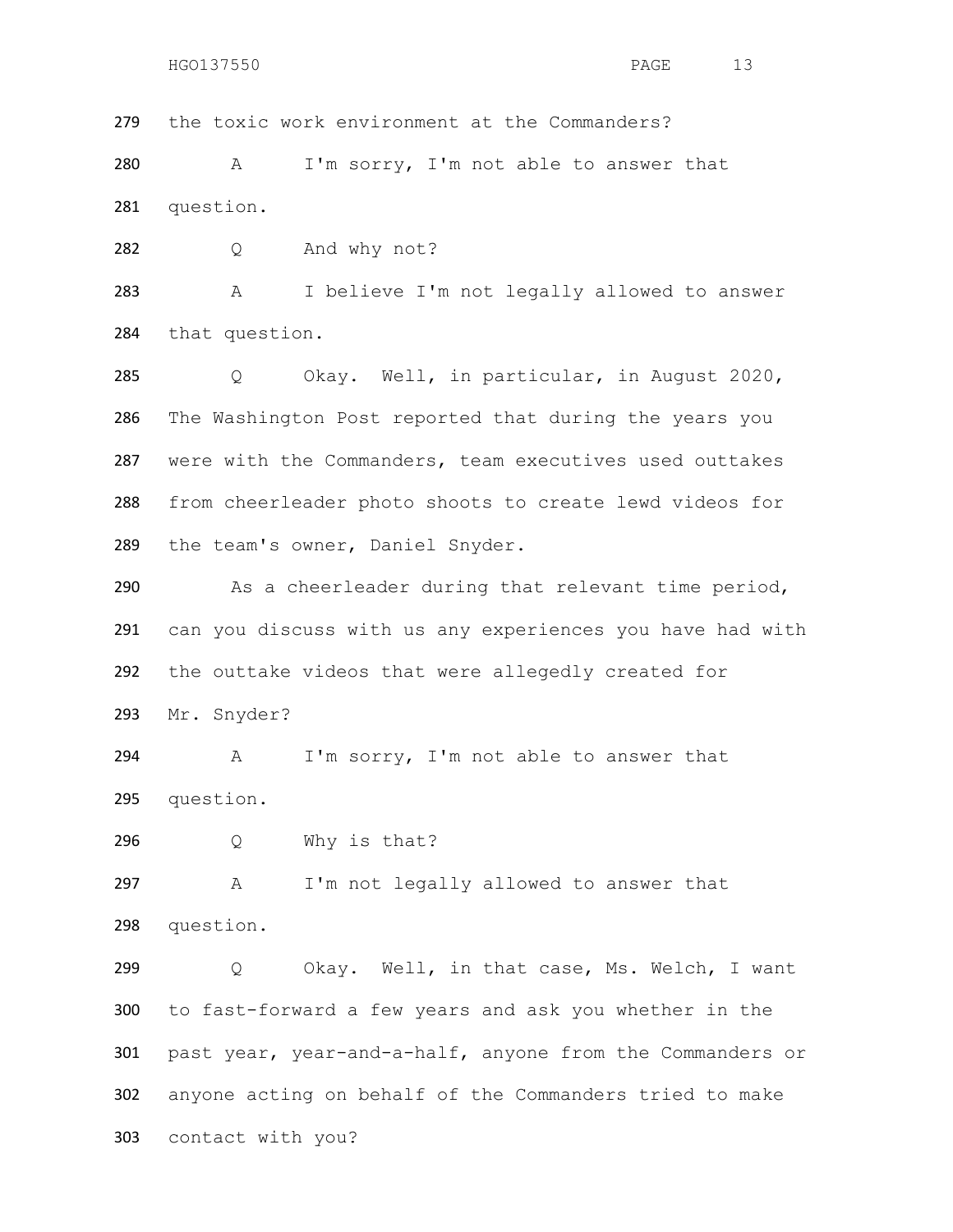| 304 | Α | Yes.                                                      |
|-----|---|-----------------------------------------------------------|
| 305 | Q | When did this occur?                                      |
| 306 | Α | This occurred in April and May of 2021.                   |
| 307 | Q | And where did it happen?                                  |
| 308 | Α | At my home in Austin, Texas.                              |
| 309 | Q | So can you tell us a little bit more about                |
| 310 |   | that, maybe start by telling us how you first learned     |
| 311 |   | that someone was trying to make contact with you.         |
| 312 | A | Sure. I was out of town with my family, and               |
| 313 |   | my neighbor who was taking care of my dog texted me and   |
| 314 |   | told me that a strange man was sitting in a car outside   |
| 315 |   | of my house watching the house, and that he had           |
| 316 |   | approached her at her home asking questions about me.     |
| 317 | Q | Okay. So you said she texted you this                     |
| 318 |   | strange man was sitting in his car outside of your house. |
| 319 |   | Was that unusual for your neighborhood?                   |
| 320 |   | A Yes, absolutely.                                        |
| 321 | Q | Can you tell us a little bit about what your              |
| 322 |   | neighborhood is like, and why that was strange?           |
| 323 | A | I live in a suburban neighborhood, mainly                 |
| 324 |   | families live in this neighborhood, and there's a very    |
| 325 |   | nice community feel here. People do look out for each     |
| 326 |   | other. It would be very unusual for someone to just come  |
| 327 |   | and park their car in our neighborhood. There aren't      |
| 328 |   | shops around here or there's no through streets.          |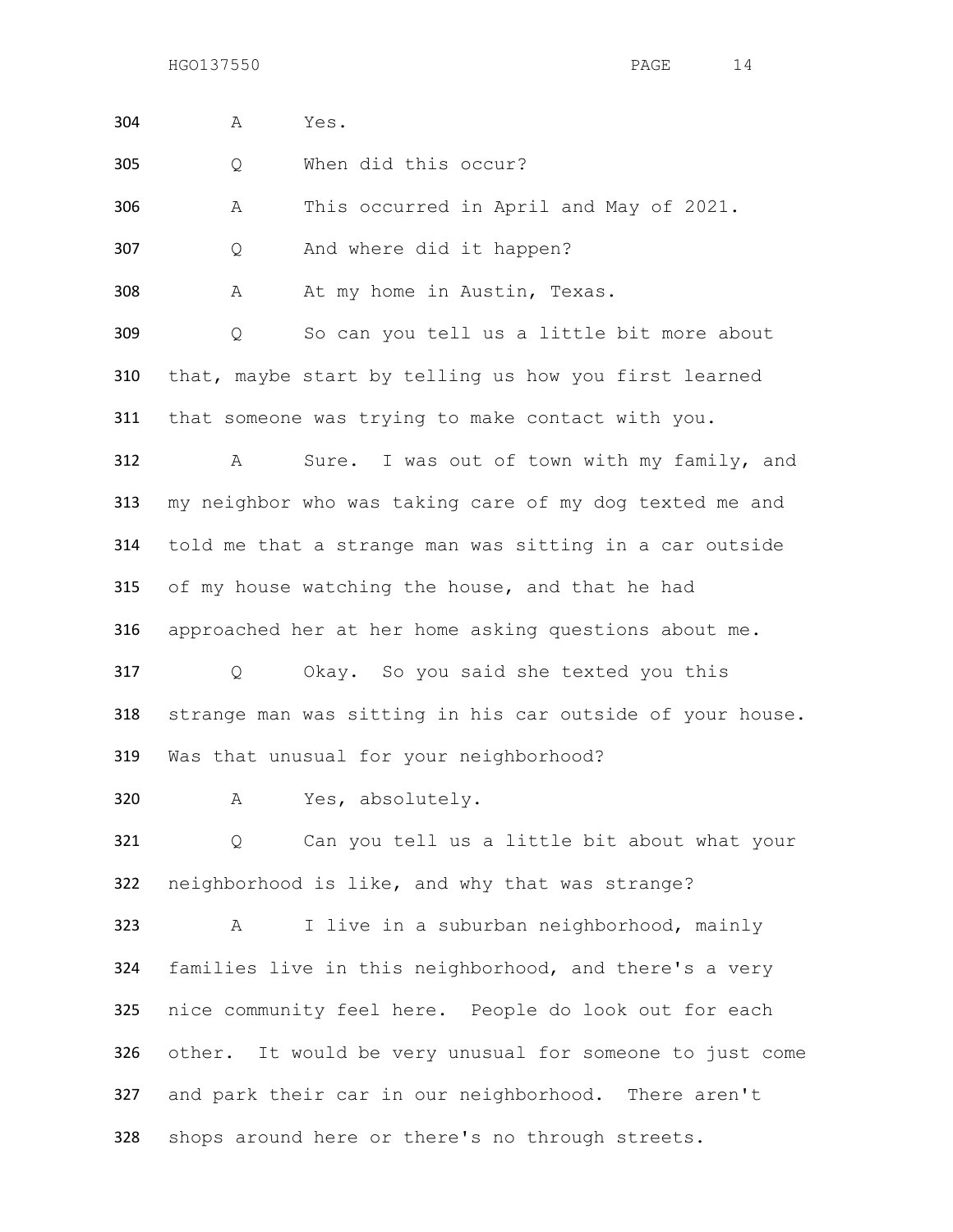Q Who did you live with at your home? A My husband and my three small children. Q About how old are your children? A My children now are . Q So you said your neighbor texted you. How

 did she describe what this strange man was doing? A She described it as him stalking or spying. Q What did you understand he was doing in front of your house?

 A When I first learned of this, I did not know. I was out of town and I had no personal contact with him at first, so I wasn't sure. But he did approach her house and asked her if she knew me, and identified himself as a private investigator.

 So that was the extent of my knowledge in the beginning.

 Q Okay. Do you know why your neighbor sent you this text to begin with?

 A Because he rang her doorbell and then was asking her questions about me.

 Q And what went through your mind when you first got this text message from your neighbor saying that there was a strange man parked outside your house? A I was scared and I was anxious and trying to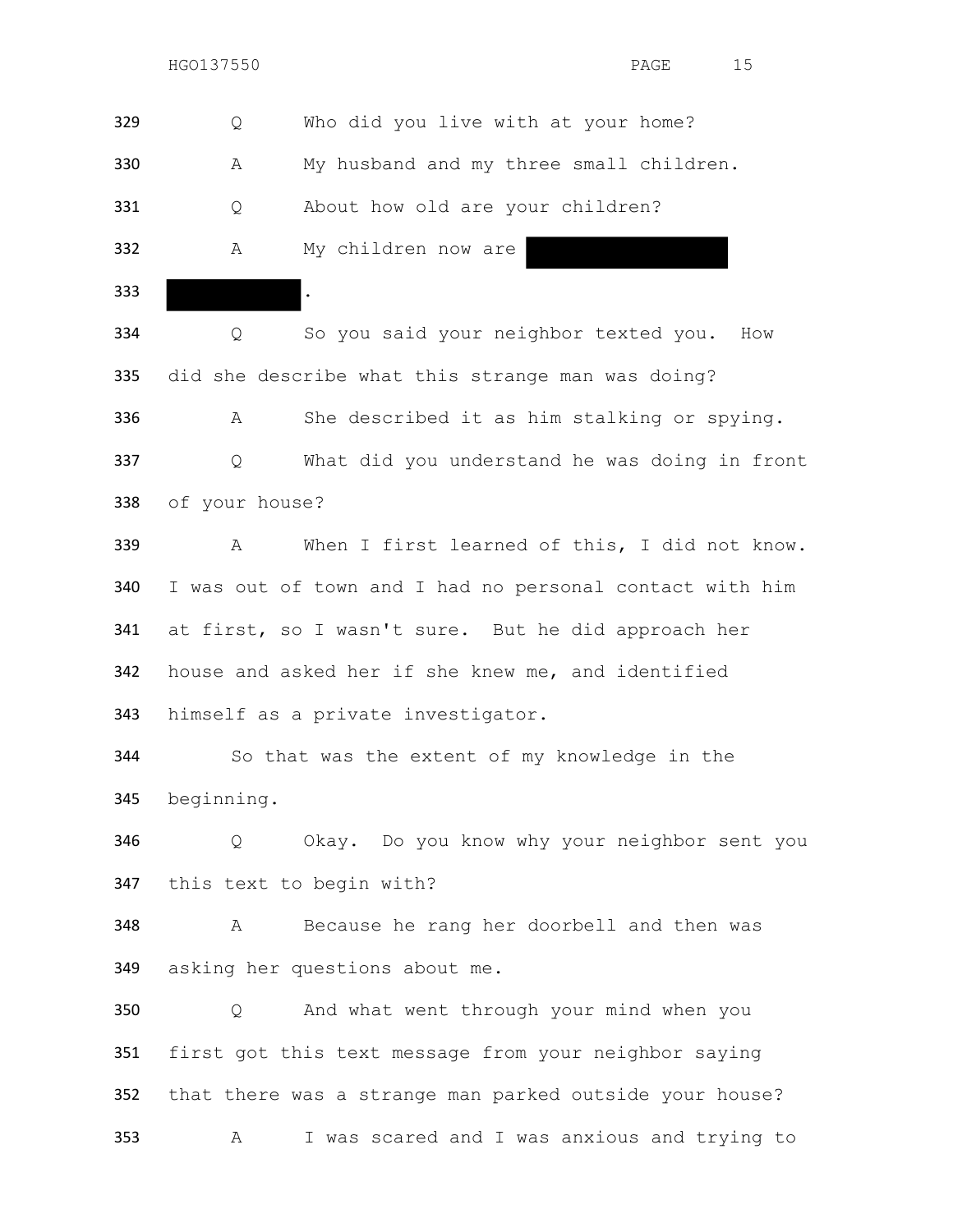figure out what this person wanted, and I was trying to come up with different scenarios. We have had some break-ins in the neighborhood and the first thing I thought was, is this person trying to rob my house? I didn't know.

 Q So you said your neighbor ended up talking to this man; is that right?

A Yes.

 Q Okay. Can you tell us, to the extent you know, a little bit more about that, how that happened? A Yes.

 So she was feeding our dog, so she would come to our house a couple times a day with her daughter, who at the time I believe was ten, come in through the front door, feed the dog, let him out in the back yard. And she noticed the car sitting outside of the house.

 The first time, she think didn't think much of it. The second time later in the day when she came back, she saw the same guy in the same car and then that to her sparked a red flag. And she came in and fed the dog, and she said she left quickly and then went back to her house. And then this man approached her -- rang her doorbell, approached her house, rang her doorbell, asked if he could speak with her. Her husband answered. Asked if he could speak with her, and her husband, I believe,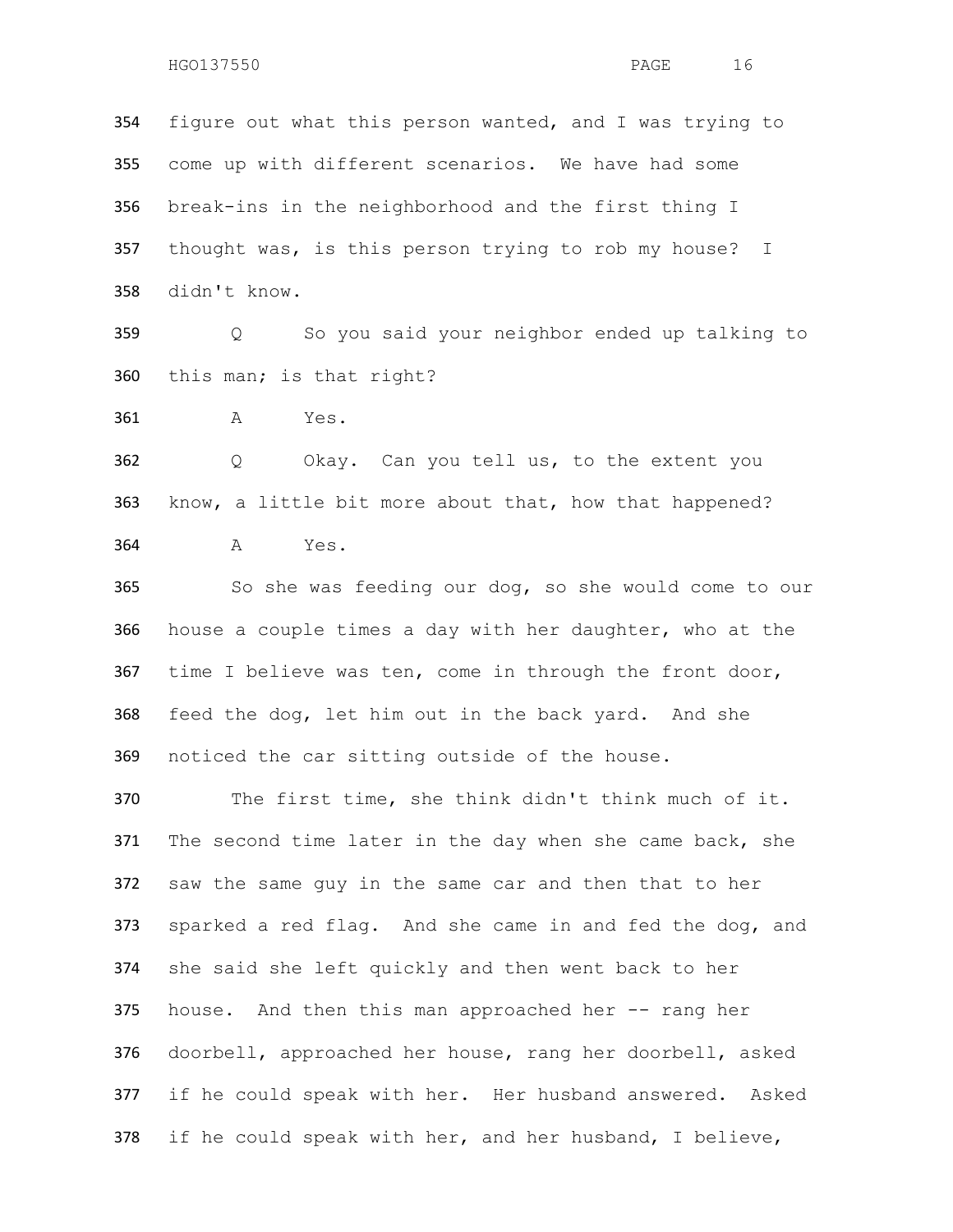said something like just, no, or shook him off. And then he said -- he identified himself as a private investigator, and he asked if he could ask her some questions about Ms. Welch. He was looking for Ms. Welch. Q And that's you, I take it. A Yes. Q And so what happened when he told the neighbor's husband that he wanted to ask questions about Ms. Welch? A He just said no, or no, thank you, and closed the door. Q Did the private investigator leave anything with your neighbor? A Yes, a business card. Q Do you know why he left a business card with your neighbor? A I'm assuming he wanted me to call him or get in contact with him. Q And did your neighbor capture this interaction on video? A Yes. Q How did that happen? A On their Ring doorbell. Q Did your neighbor then tell you about this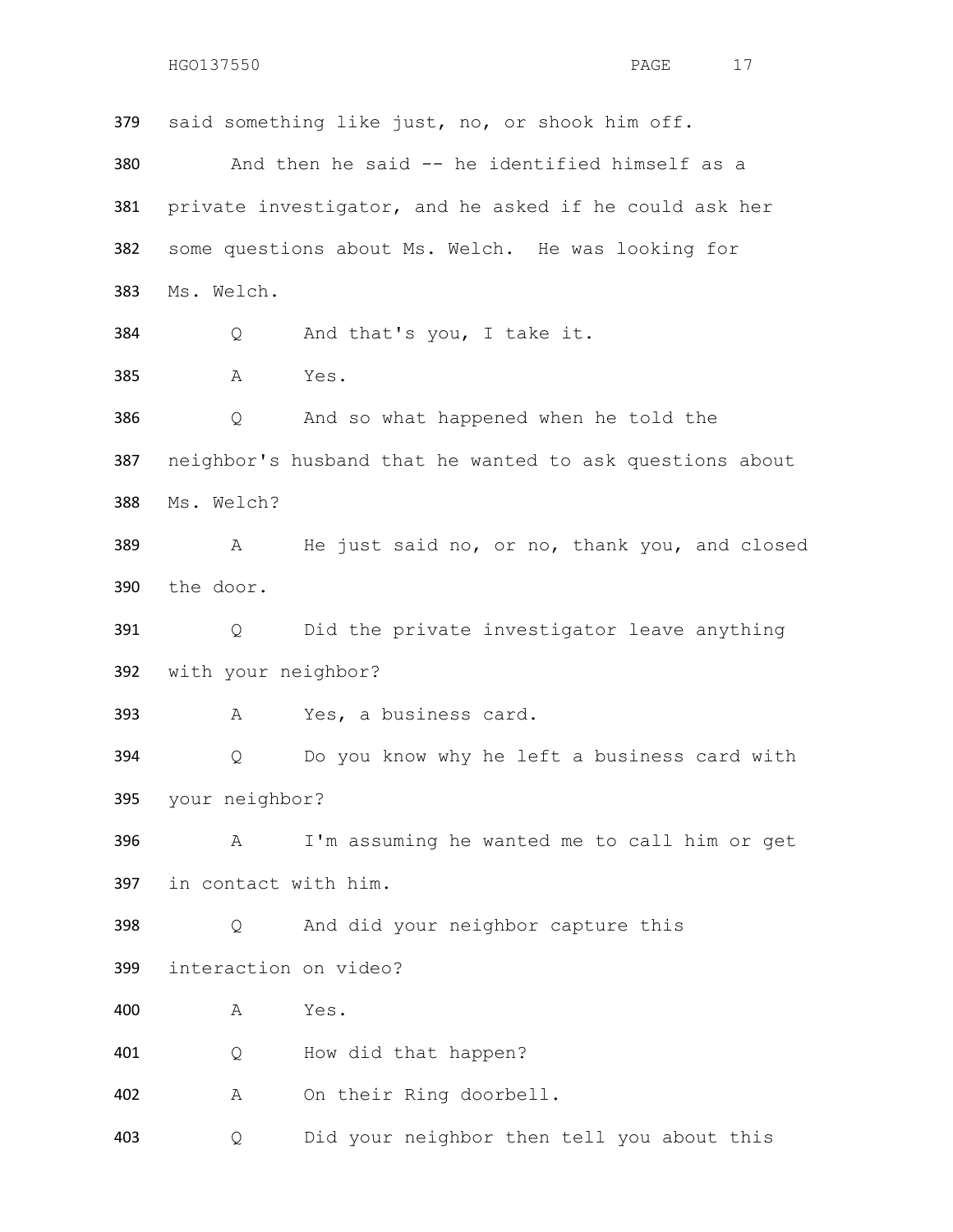interaction?

A Yes.

Q How did that happen?

A She texted me and told me.

Q What did she tell you in her text?

 A She said a private investigator came to her house, wanted to speak with her, and was asking questions about me. And she had noticed that this man previously had been sitting outside of my house, I think, in two separate spots. He was sitting in one place for a while, and then went up the street for a while, and was watching my house.

 Q What went through your mind when you learned that there was a private investigator sitting around your house, going up to your neighbors and asking about you? A Well, I was scared about this, but I was also embarrassed because now I had to explain to my neighbor that I was not in witness protection or wanted by the police; that it wasn't that I was a criminal or had done something wrong.

424 And I was scared because I had three young children . And I was nervous not knowing what this man wanted and how far he was going to go to get what he wanted.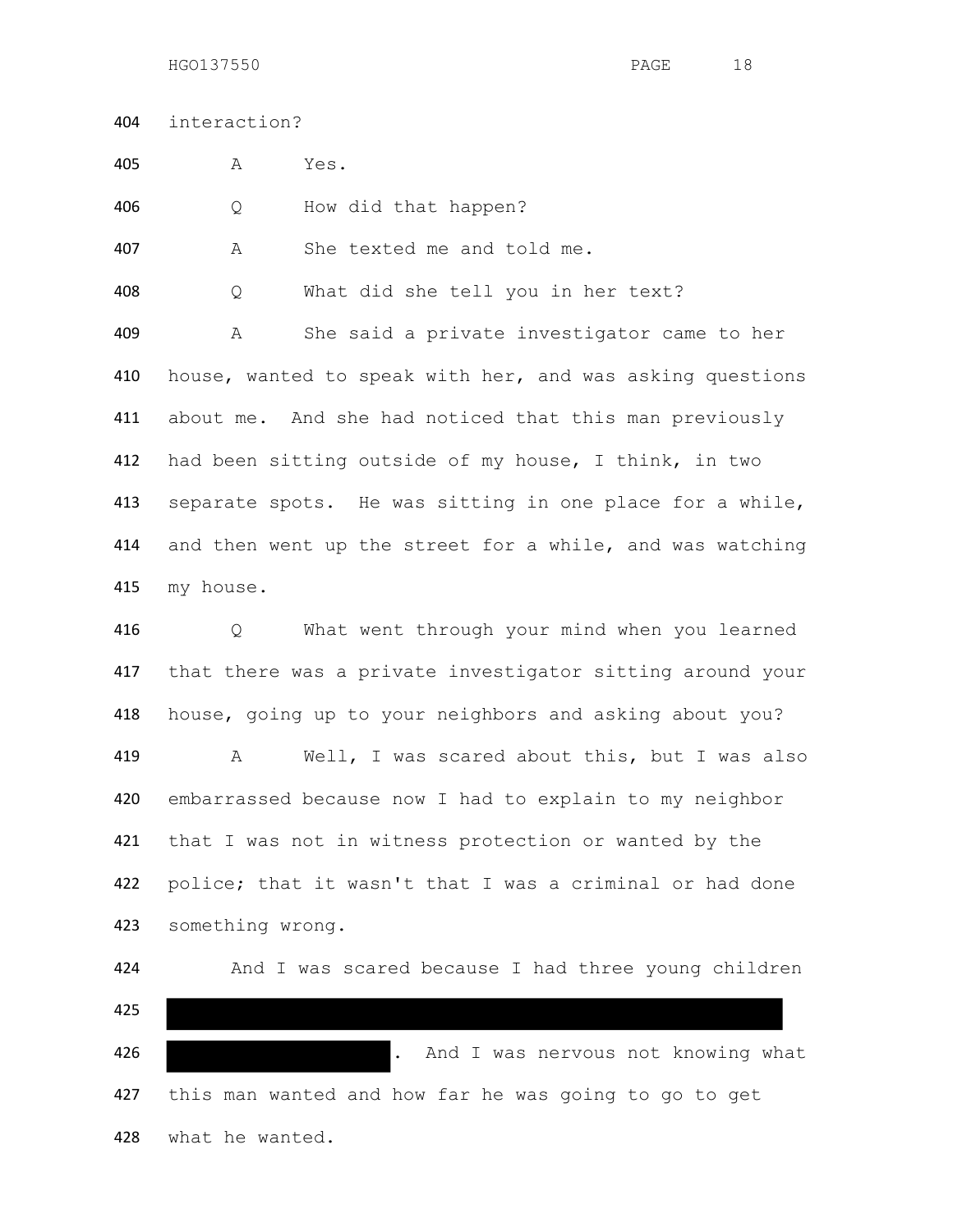Q Did you have any idea how this person had found your home address?

431 A Absolutely not.

432 Q Were you surprised that there was a private investigator seeking to talk to you?

 A I was surprised, but also I had heard that other former teammates had had the same experience.

Q Okay. So when you say other former

teammates, what does that mean?

 A Women who were on the cheerleading team with me had mentioned that this had happened to them as well.

Q And that's the cheerleading team at the

Commanders; is that right?

A Correct.

 Q And when you say this had happened to them, what do you mean by that?

445 A A private investigator had shown up at their home asking them questions.

Q And how did you learn about this?

 A Through a messaging group that a bunch of us are in together, a bunch of the former cheerleaders are in together.

 Q And had this been happening for a long time 452 before this private investigator showed up at your house, a short amount of time?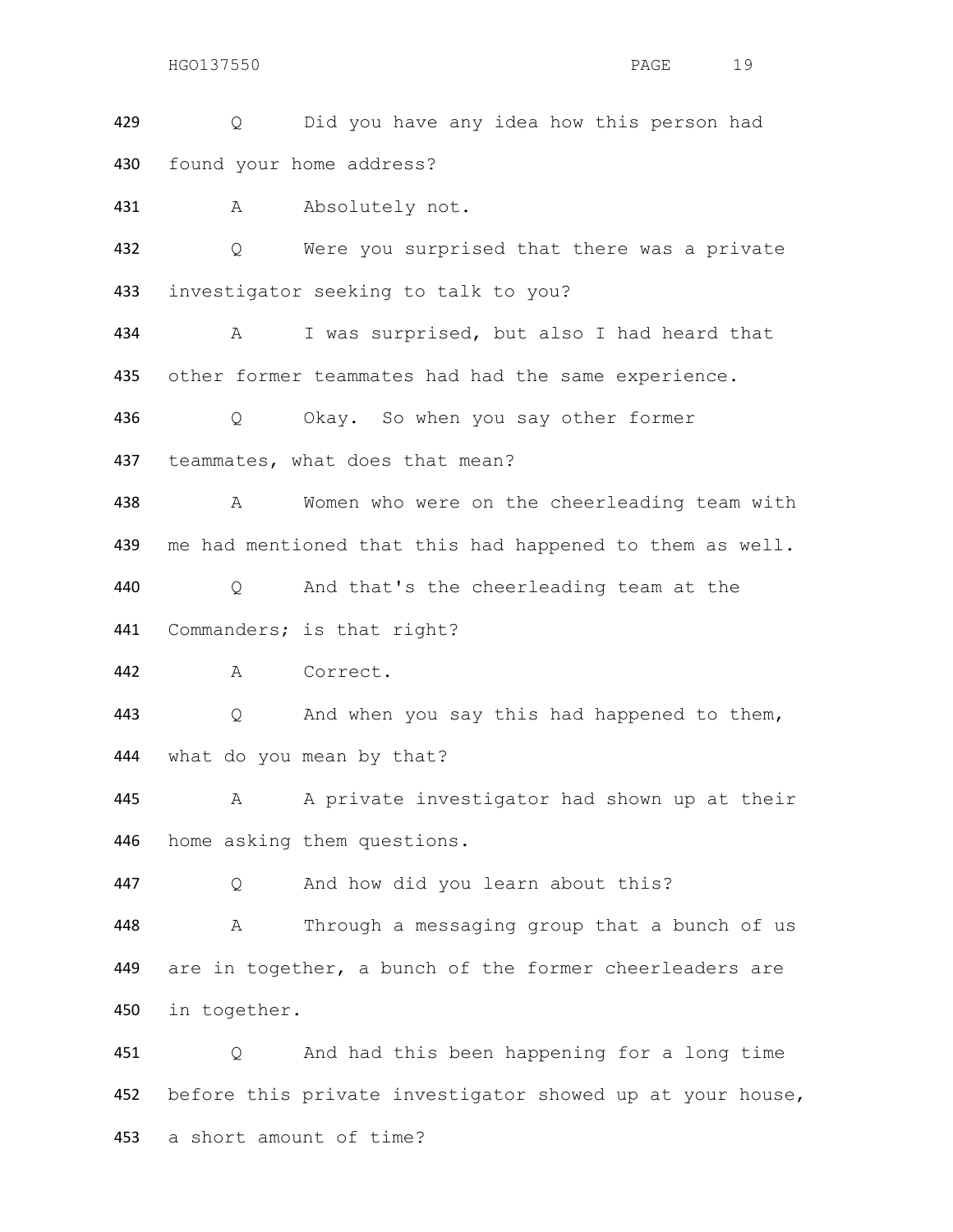A I would say a couple months. Q And if you had to estimate how many other people were telling you that they had private investigators showing up at their house, what would you say? A I personally learned of perhaps maybe five other people. Q Five other former Commanders cheerleaders? A Yes. Q Who had private investigators show up at their homes seeking to ask them questions? A Yes. Q Did these other Commanders cheerleaders know who had sent the private investigators to their homes? A No. 469 Q Now, you mentioned that you were on a -- now, you said that your former teammates said that the private investigators showing up at their homes were asking them questions. What kinds of questions were they asking them? A Asking questions about Bruce Allen and the sexual misconduct investigation. Q Now, you mentioned that you were on a trip out of town when the private investigator came to your

neighbor's house. Were you out of town for a long time?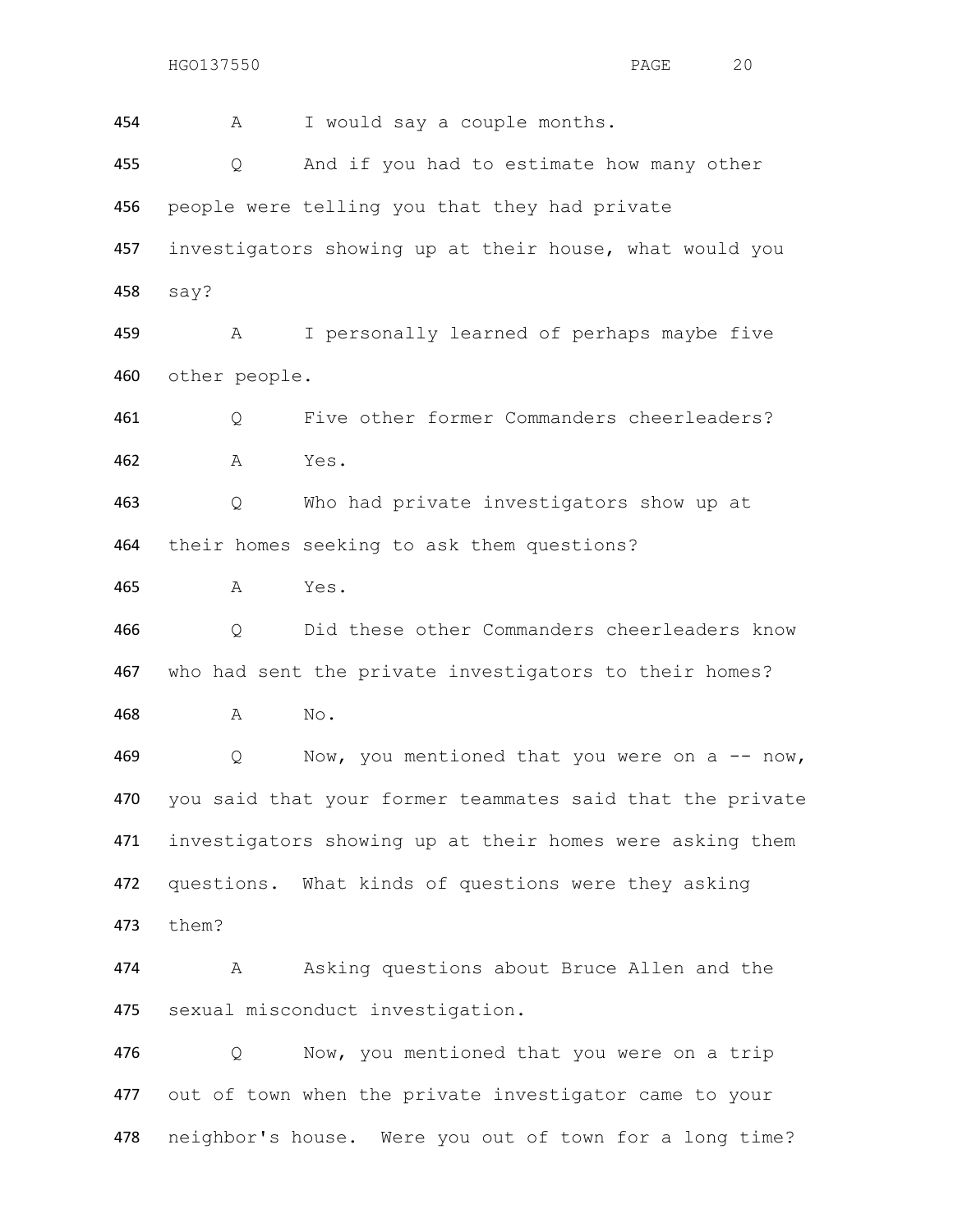A No, just the weekend.

 Q Did you have any further conversations about the private investigator with your neighbor when you got back home?

 A Yes. She came over to give me the business card and again just tell me what happened, make sure I was okay. And then I had to reassure her I was not wanted by the FBI and things like that.

 Q How did you feel about having to tell your neighbor why there was a private investigator showing up at your house?

 A I was embarrassed. We're new to the neighborhood and I'm still getting to know my neighbors, and this just wasn't something I wanted people to think of us. And it's not something that I wanted to discuss with anyone.

 Q And you mentioned that your neighbor gave you the business card that the private investigator had given her; is that right?

A Correct.

 (Exhibit No. 1 was identified for. 500 the record.)

501 BY .

 Q Can you open a copy of the document named Exhibit 1, and so marked for identification, that I sent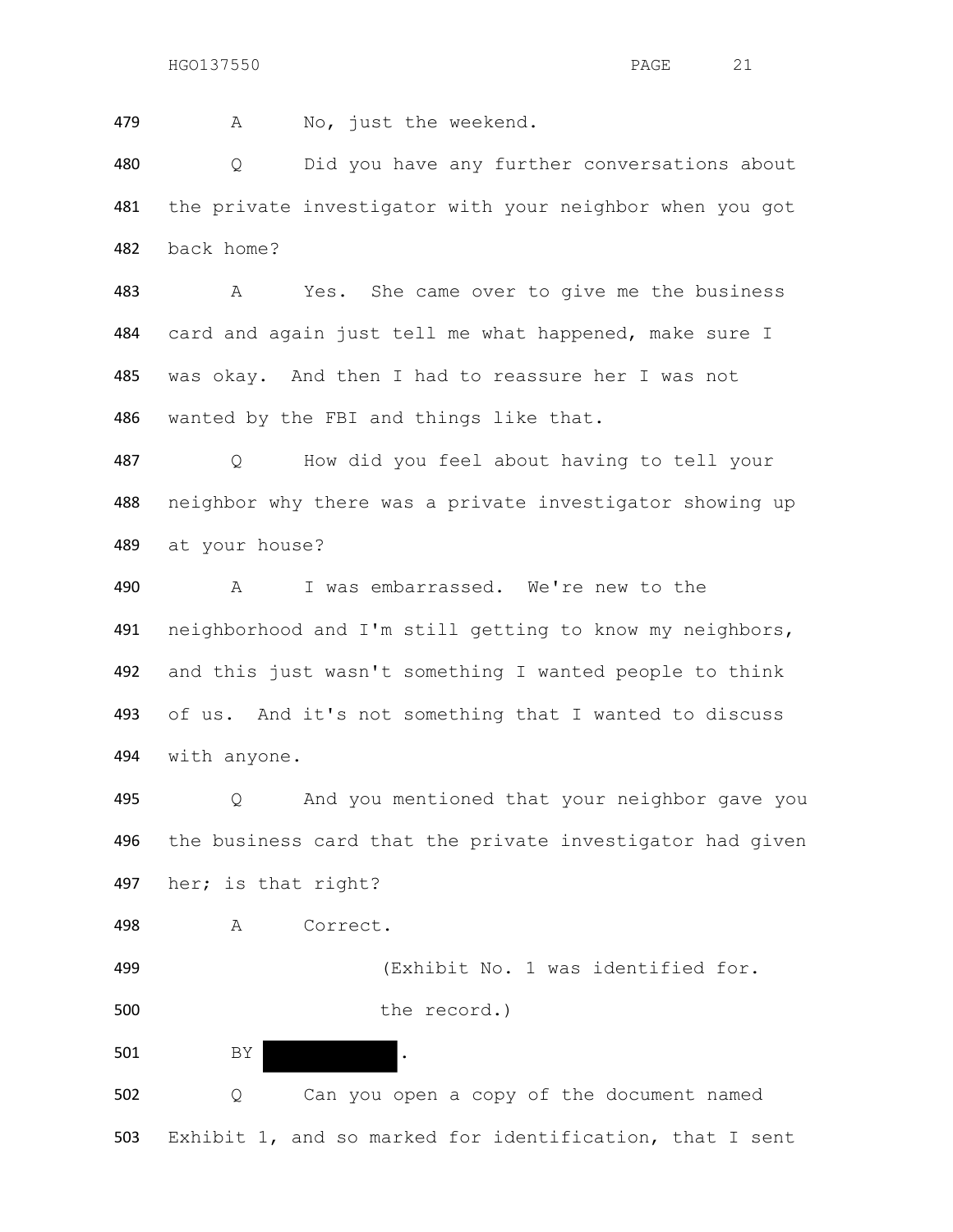you immediately prior to the start of this transcribed interview. A Yes.

Q Do you recognize this document?

 A Yes, this is the card the private investigator gave to my neighbor, and then she gave to me.

 Q So this is a true and accurate copy of the business card that the private investigator gave to your neighbor and that your neighbor provided to you; is that correct?

A Yes.

 Q Was there anything unusual about this business card that you noticed?

 A It looks extremely unprofessional, if not perhaps fake.

Q And what do you mean by that?

 A The text box that says "Use this section to write about your business," et cetera, et cetera, was not deleted or was not filled in, and so it seemed sloppy.

 Q So what went through your mind when you noticed that?

 A Maybe this guy was not who he said he was. 527 Q And was that a cause for concern? A Yes, extremely.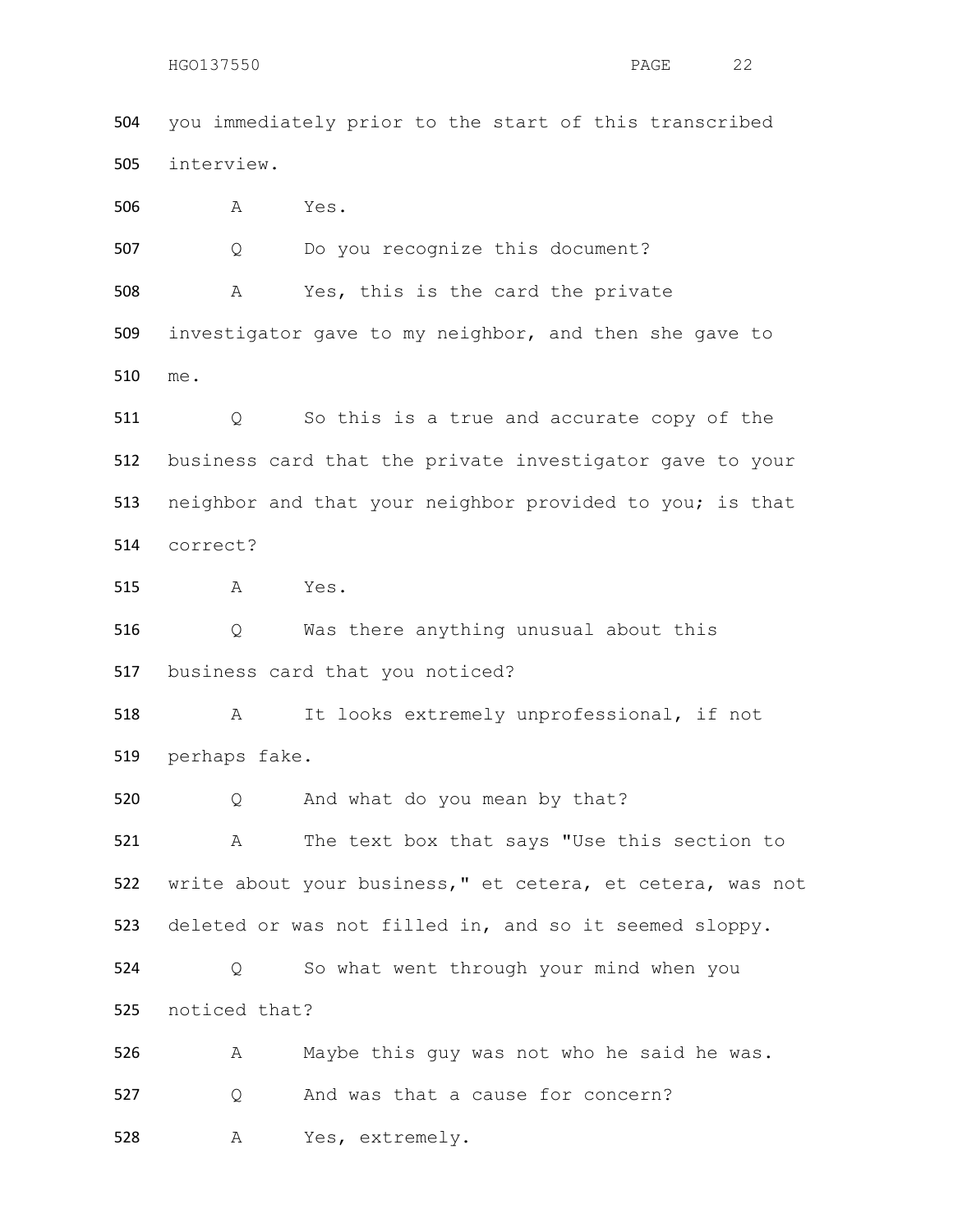```
HGO137550 PAGE 23
```
 Q Now, you had this private investigator's business card. Did you give him a call and tell him that you were willing to speak with him? A No. Q Did you give him a call at all? A No. Q Despite that, did he return to your house? A He did, yes. Q Do you know when he returned to your house? A If you don't mind, I'm just going to look at some notes that I had written down immediately after this occurred, so that I'm very specific about details and

make sure I got it right.

 Yes, so he first showed up Thursday, April 29th at 6:20, and again at 6:45. That's when I was out of town. My neighbor said he is still there at 7:30 p.m. He moved his car up the street. Okay. And then he returned on Thursday, May 6th, at about 5:00 p.m.

 Q And can you describe what happened when he returned to your home on that day and at that time?

549 A Yes. He arrived at our -- or he was already at our house, and my husband had picked up our three small children from preschool, and he had pulled into the garage. The garage was open and he was getting the baby out of the car, and this man --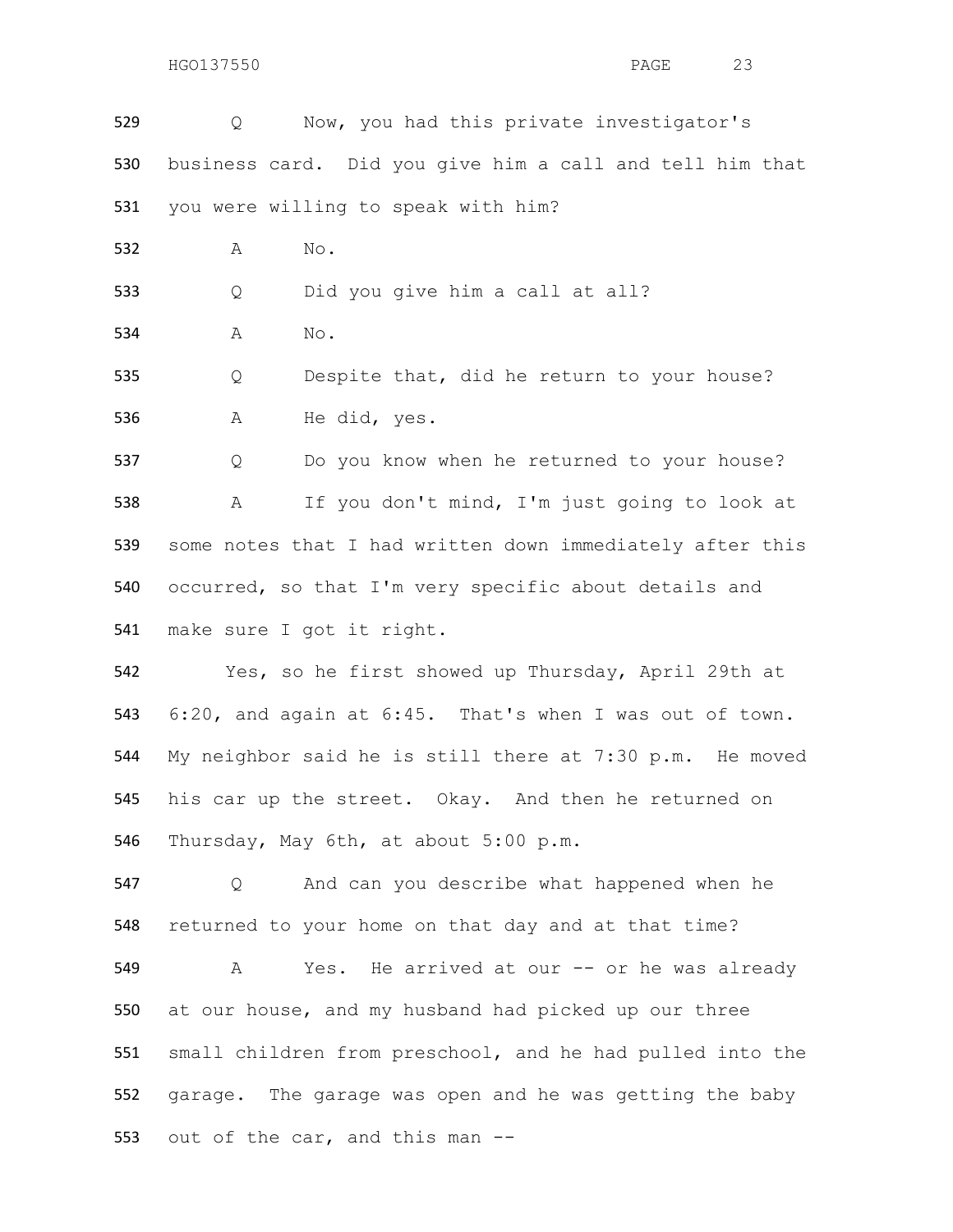Q Sorry to interrupt you. When you say the man was already at your house, what do you mean by that? A I believe that he was parked outside waiting when my husband came home.

 Q Sorry. So then your husband pulled into the driveway with the children?

A Mm-hmm.

Q Then what happened?

A Into the garage.

Q And then what happened?

 A The man got out of the car and started to approach him, came up the driveway towards the garage. 566 And my husband, , obviously noticed him approaching and stopped with the kids, they're all still buckled into their car seats, and went to meet him down the driveway, so he wouldn't come any closer. And I believe that he identified himself, gave his name, said he was a private investigator and he was looking to speak with me.

 Q Now, is it usual for people coming to your house to go up the driveway?

A No.

Q Where would people usually go?

A To the front.

 Q But this private investigator came up to the driveway?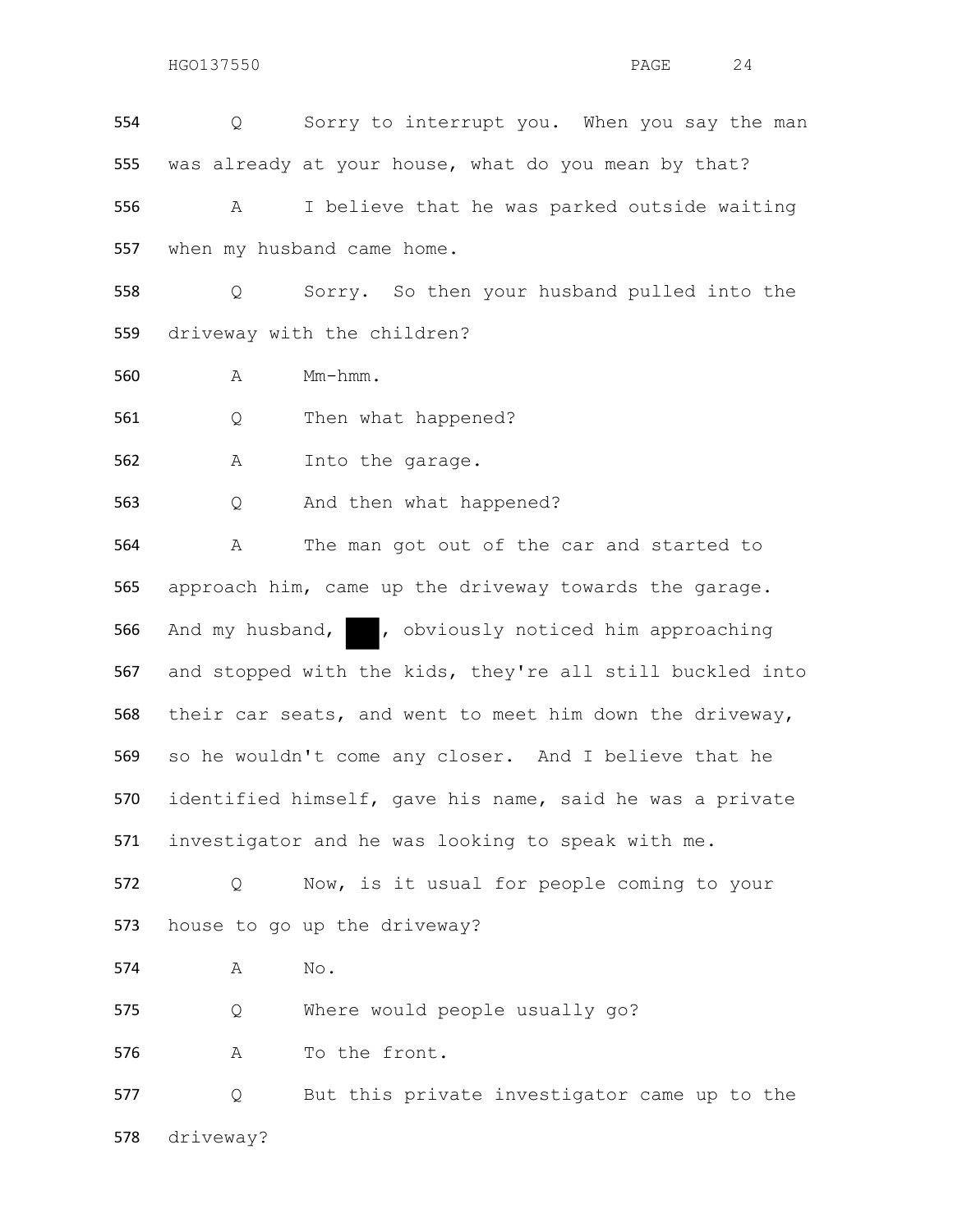A Yes. Q And so he was identified to your husband. Then what happened? A He asked him if he could speak with me. told him, "I'm not sure, please wait here." And he closed the garage, got the kids out of the car and brought them inside. And then he told me that the private investigator was back, he's outside, and he said, "Do you want to speak with him?"

 Q When your husband said the private investigator was back, what was he referring to when he said he was back?

 A He was referring to the time that he came to our home and we were out of town and approached the neighbor.

 Q So what was your reaction when your husband told you that this private investigator was in your driveway?

 A I was -- I was scared, I was angry. I was unsure what I wanted to do.

Q Why were you scared and angry?

 A Because this man is approaching my home, with my small children, and he's sitting outside watching us. And I didn't know really what he wanted or how many times he was going to come back, you know, to what length he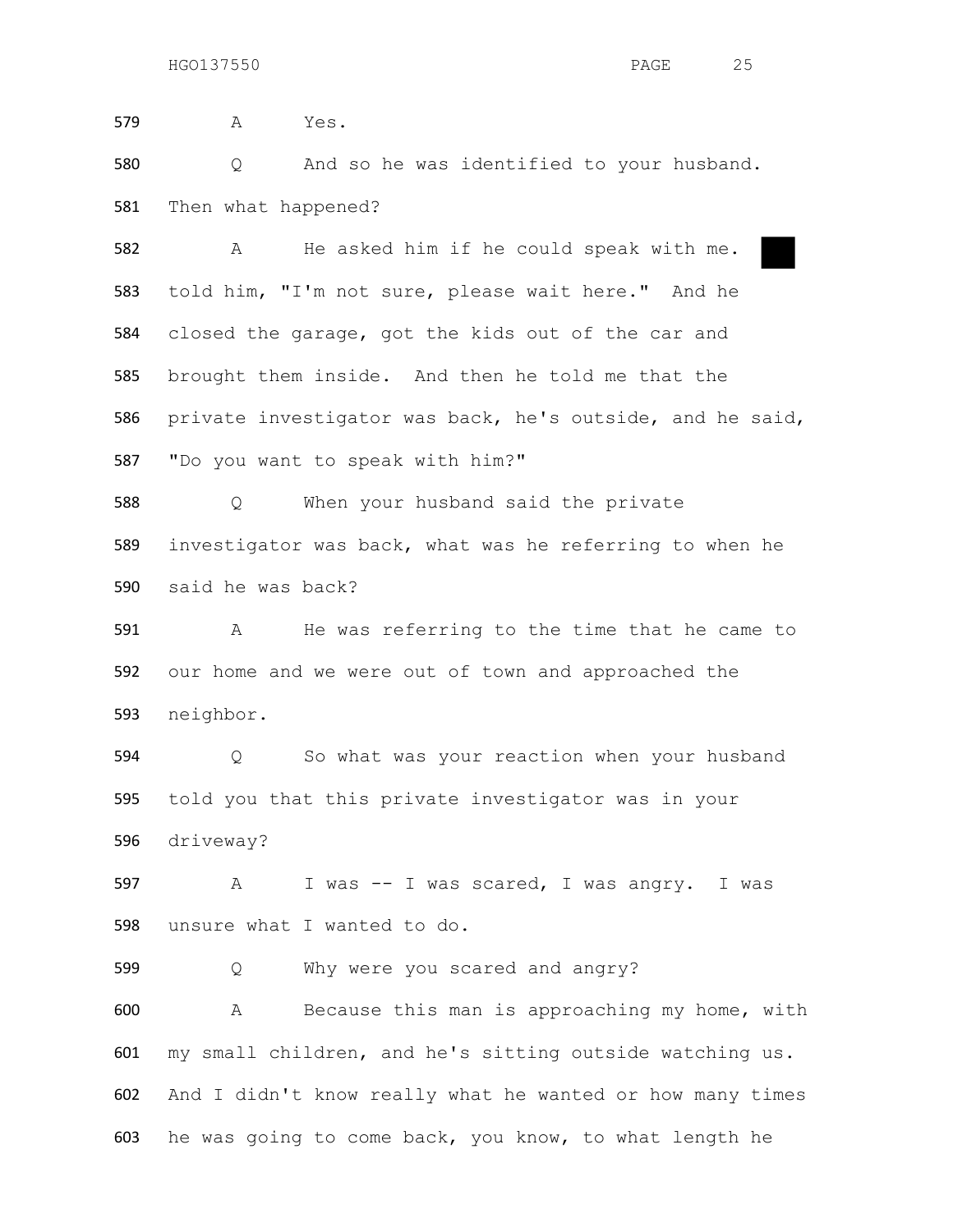would go. I'm picturing in my head, he's following me to school when I'm taking my children to school or approaching me at the grocery store. And I didn't know if he was going to be polite or what was going to happen or if he was going to harass us.

 Q You said you were unsure what you were going to do.

 A Mm-hmm. As in talk to him or not talk to him.

Q What did you decide?

 A I decided to talk to him. I wanted to get some information on what he wanted, and I wanted him to go away and leave us alone.

Q So then what happened?

 A So then my husband had asked him to go to the front door.

 Q Why did your husband ask him to go to the front door?

 A Because we have a video doorbell, which was not working that day, but the intent was to capture the entire encounter on video.

 Q But that didn't happen because the camera was not working; is that right?

A Correct.

Q So your husband asked him to go to the front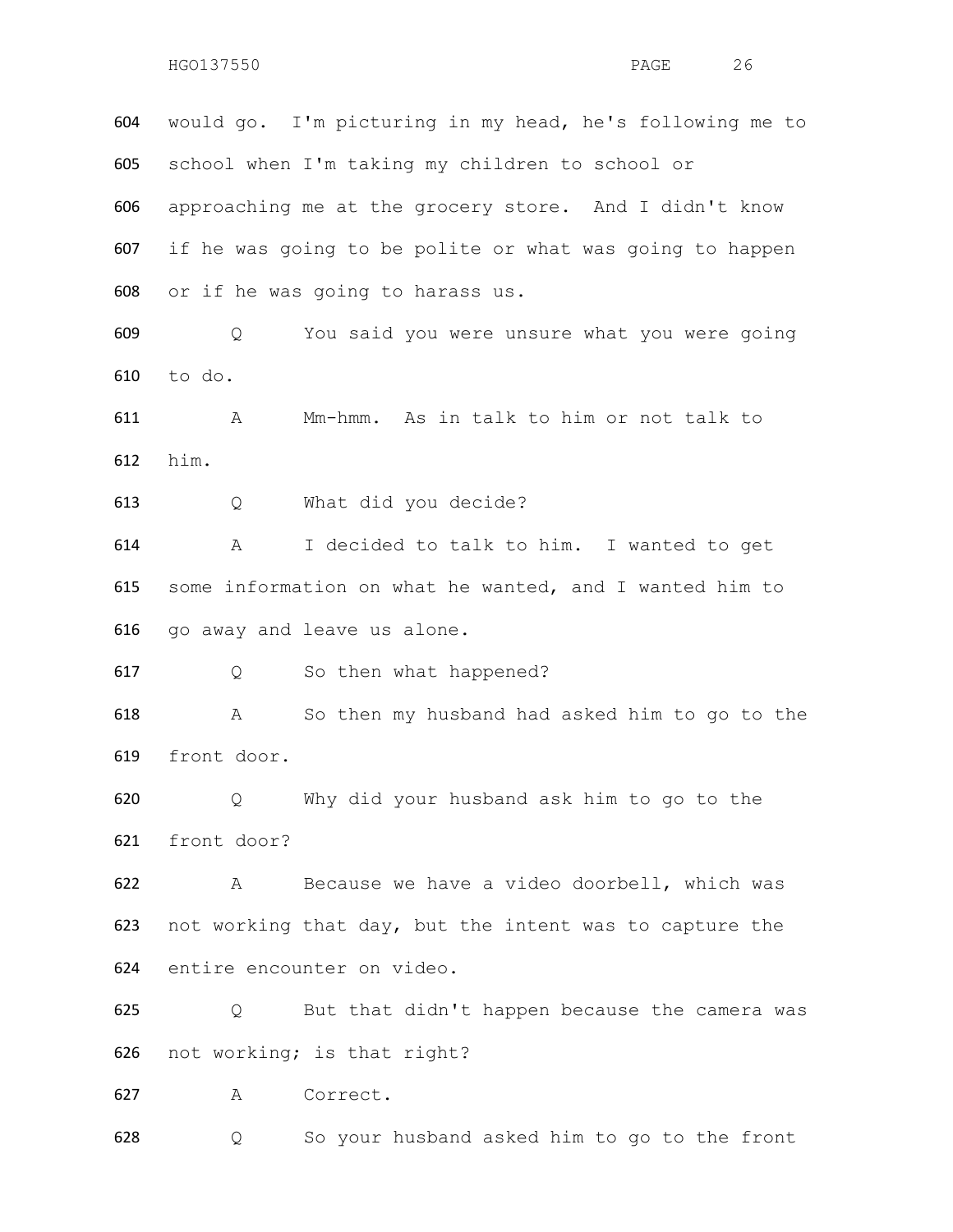door. What did you do? A I opened the front door and I stepped out into my courtyard. And he identified himself, he told me his name and he told me he was a private investigator out of New Braunfels which is a town outside of Austin. I thought that was odd. I didn't know why that was necessary. He handed me his business card. He also flashed a badge and told me that he was former DEA. Q And what was the badge that he flashed you? A He took it out of his shirt pocket and opened it. We were standing about six feet away, so I didn't get a very good look at it. It could have been real, it could have been a kid's toy. I don't know. Q And he told you he was former DEA; is that right? A Correct. Q Why do you think he mentioned that he was formerly with the DEA? A I believe to intimidate me, to get me to answer his questions and think that I was obligated to answer his questions. Q Was he there on any official business on behalf of the DEA? A No.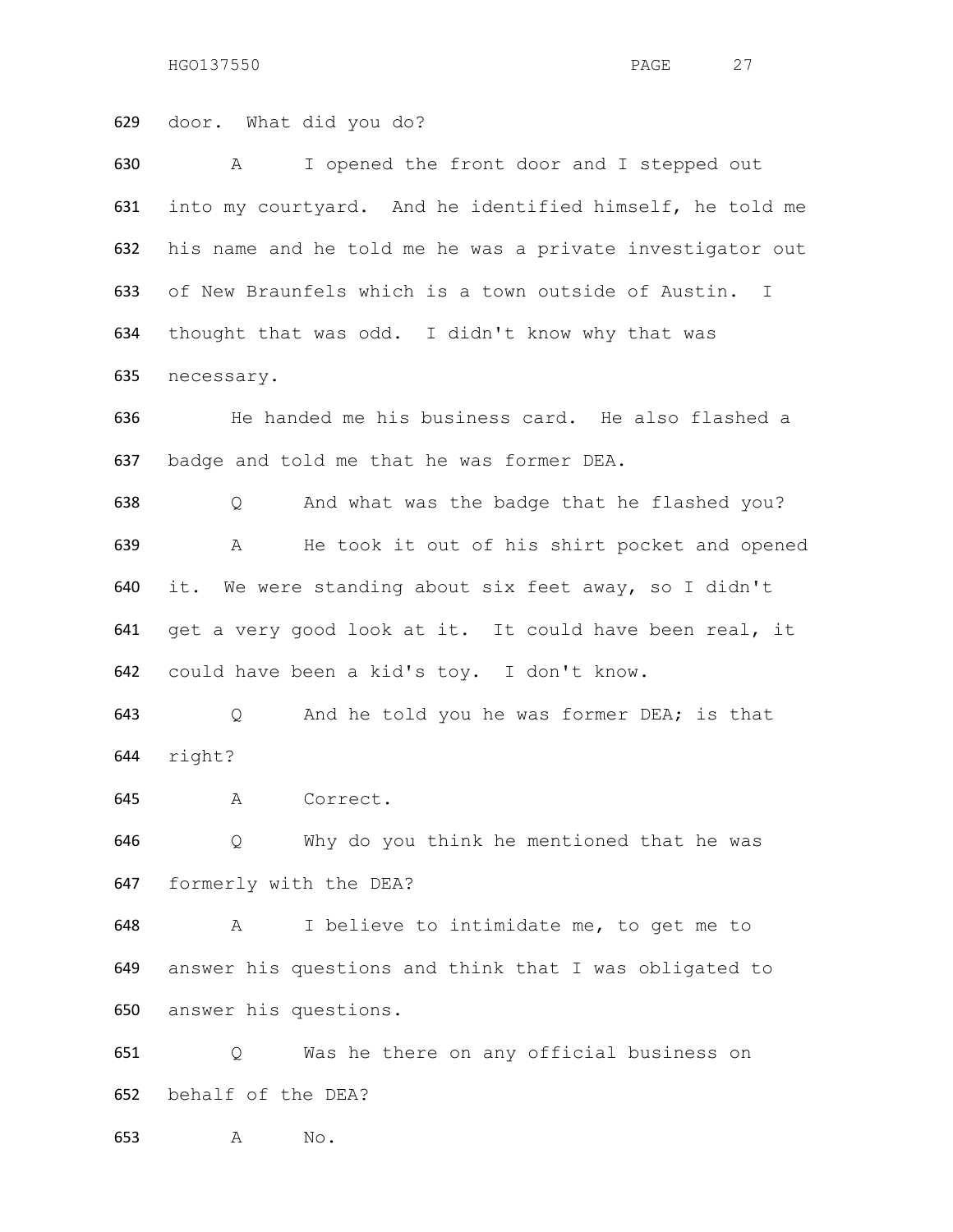Q So did he explain why he was there? A He did. He told me, he said that he was here on behalf of the Washington Redskins to ask me questions about Bruce Allen. He said he was working on behalf of the law firm Reed Smith out of New York, and their private investigator reached out to him because he was local and asked for him to come and speak with me. He then said that this is regarding interactions with Bruce Allen and the sexual misconduct investigation with the Washington Redskins. Q And when he said that, when he mentioned the sexual misconduct investigation, did you understand that to be referring to the ongoing investigations by Beth Wilkinson into the Washington Commanders? A I'm not sure I'm able to answer that question. Q Why is that? Ms. Banks. You can answer that question as to what you understood he was referring to. The Witness. Okay. Okay, can you please ask that question again, then? Certainly. 676 BY . Q When the private investigator mentioned the

sexual misconduct investigation, did you understand that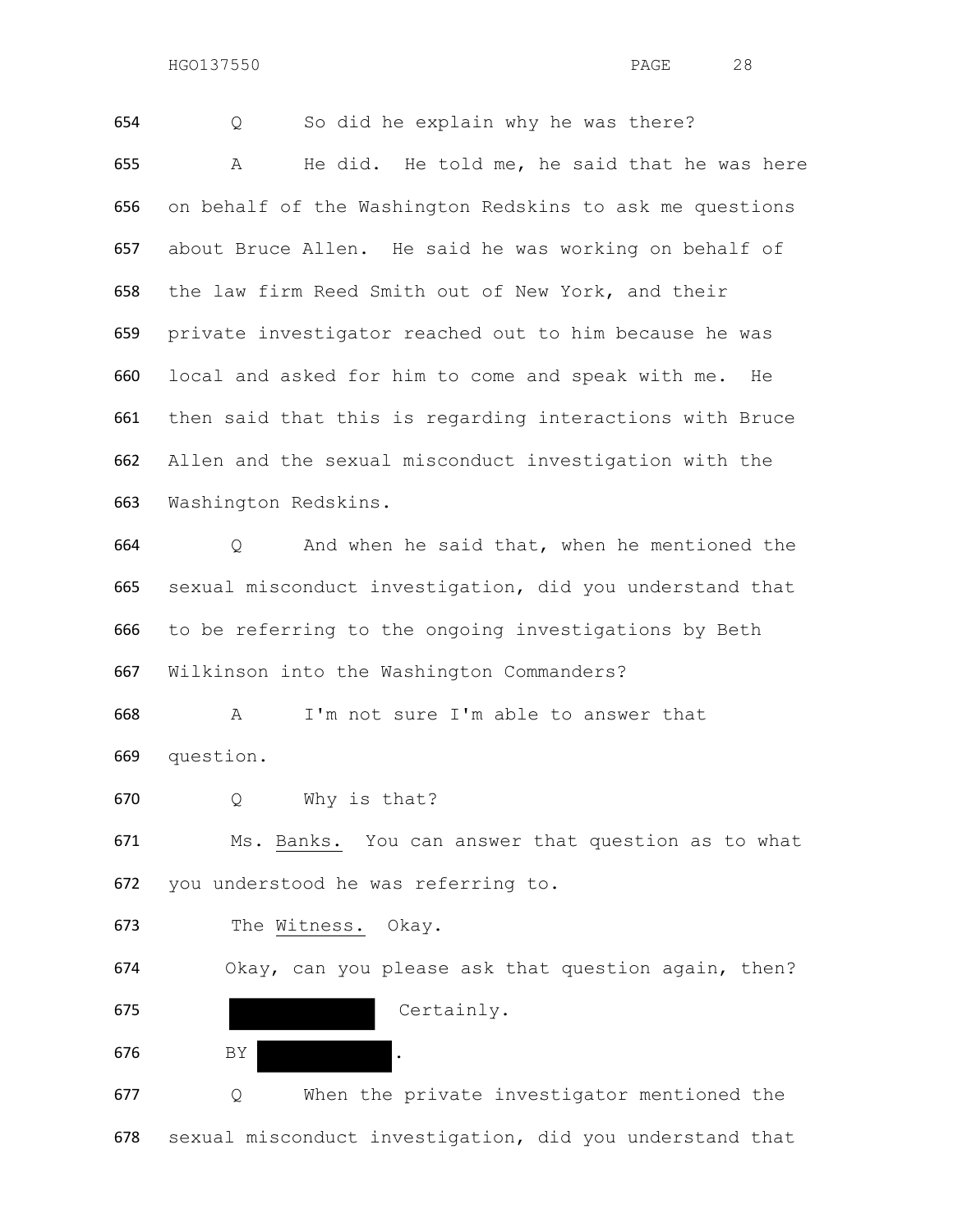to mean the investigation by Beth Wilkinson of the Washington Commanders that was ongoing at the time? A Yes.

 Q So he said he was there to ask questions about Bruce Allen and the sexual misconduct investigation. Did he say anything else?

 A I asked him -- I asked him, "So Dan Snyder sent you?"

 And he said, "Well, I'm not sure who's in charge of the organization, but the Washington Redskins, yes, ma'am, the NFL, yes, ma'am, sent me down here on behalf of" -- and then he would open the folder and checked the name and said, "the law firm Reed Smith."

 Q Were you surprised that this private investigator sent on behalf of Dan Snyder and the Washington Commanders was asking you questions about Bruce Allen and the sexual misconduct investigation?

A Yes.

Q Why is that?

Ms. Banks. Abby, I think that's enough.

The Witness. Okay.

BY

 Q Do I understand that you're unable to answer that question?

A Yes, I'm unable to answer that question.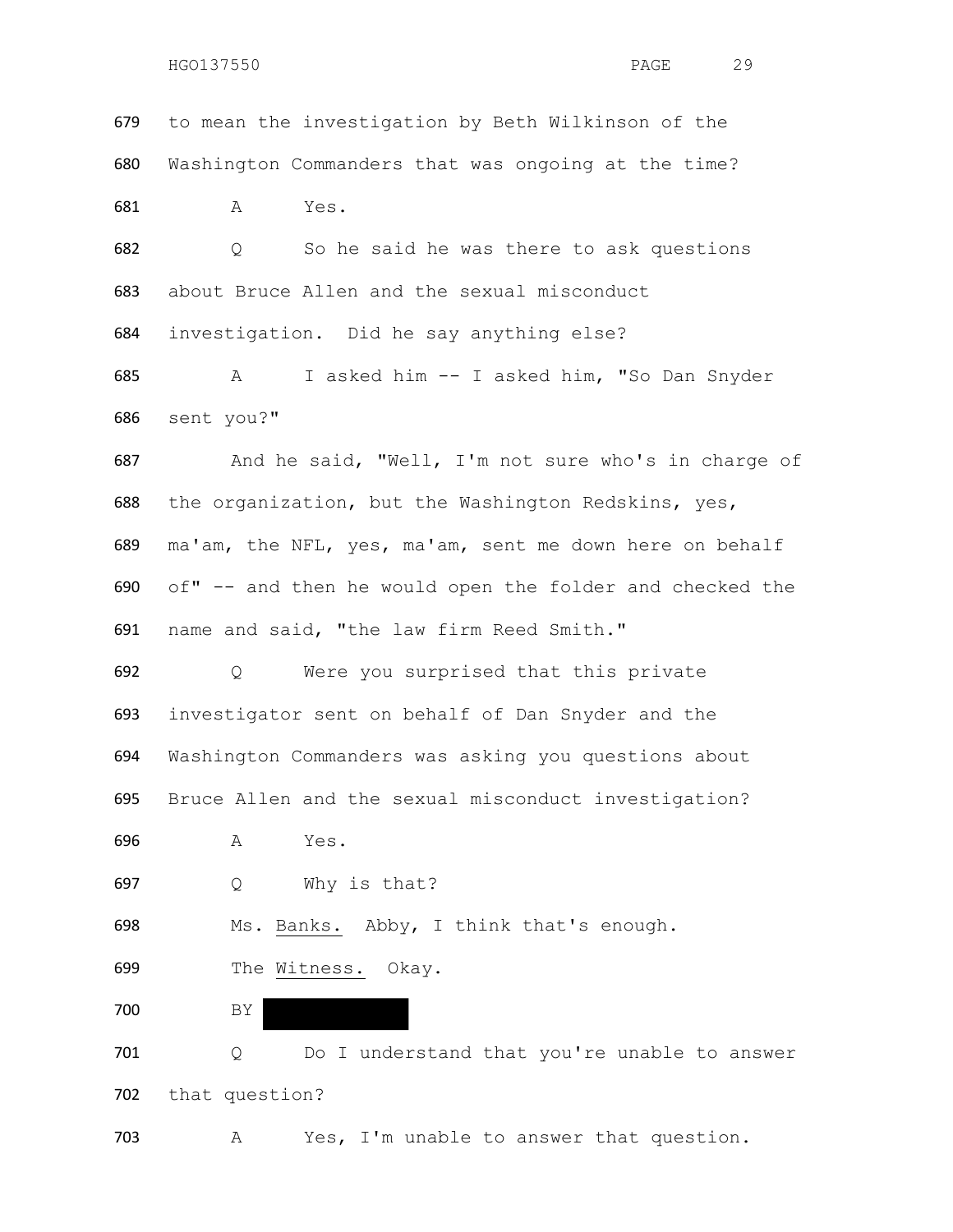Q For the same reason as the one you stated before?

 A Yes, I'm legally not able to answer that question.

 Q Did the private investigator say anything further to you after that?

 A Yes. He asked me if I ever met Bruce Allen or if I ever had any encounters with him, and I told him no, which was the truth. He asked that several times. He tried to ask me that same question in different ways. And then he tried to start a conversation with a more relaxed tone to ask me when I was on the team and questions about that, I think to try to get me to lower my guard and talk to him.

718 Q Did you, in fact, talk to him?

 A No, I did not. I told him, "That's public information. If you would like to know it, you can look it up."

722 Q Did he say anything else to you?

 A Yes. He said -- he asked me if I would be willing to speak with their investigator. And I asked him which one, and he said, "The investigator working directly with the Reed Smith law firm." And I told him I would have to consult my attorney, and then he asked who that was, and I told him Lisa Banks.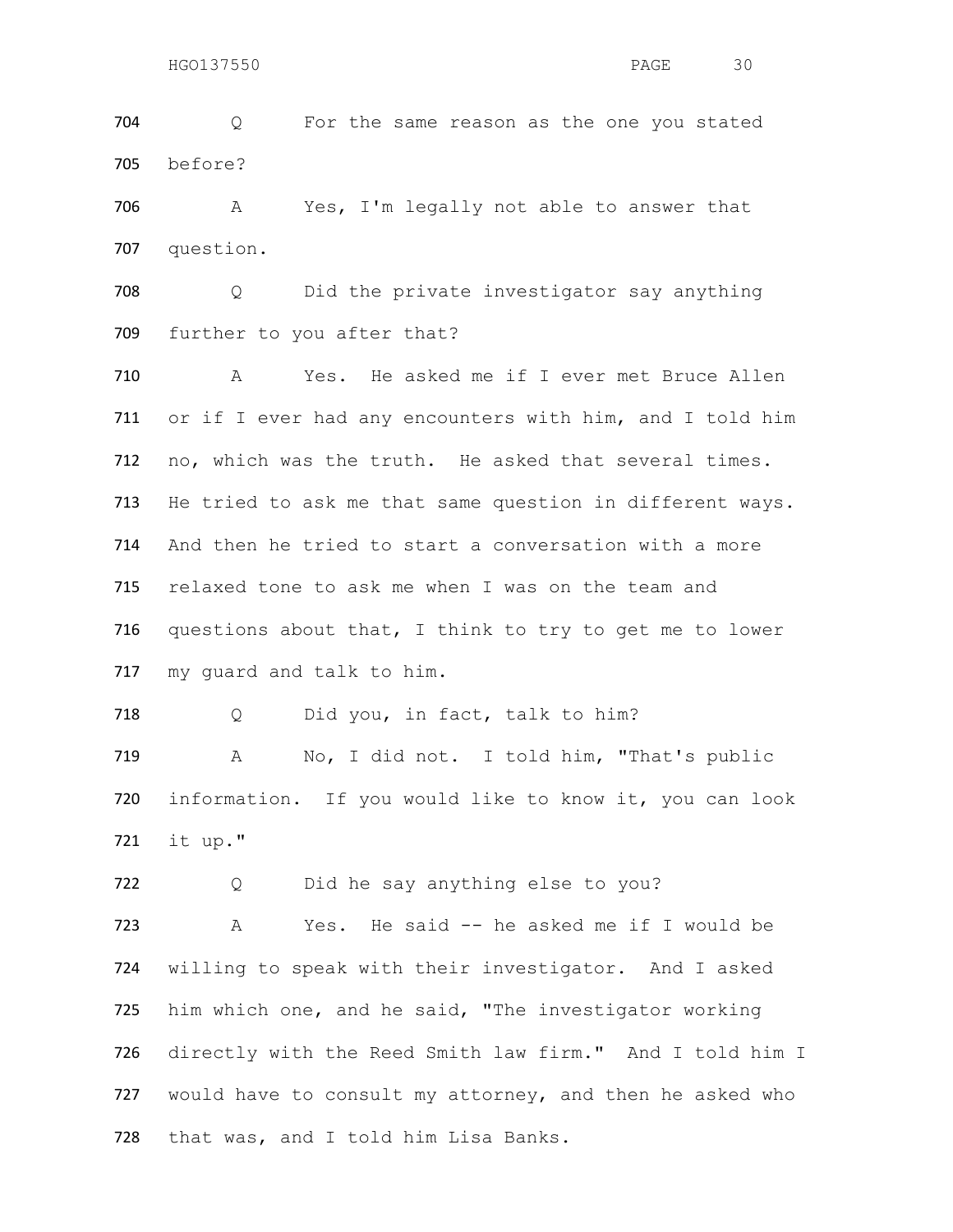| 729 | Did he say anything else?<br>Q                               |
|-----|--------------------------------------------------------------|
| 730 | Again, he tried to just engage in<br>А                       |
| 731 | conversation. I did not respond. And that's all, that        |
| 732 | was the end of our interaction.                              |
| 733 | You mentioned that he asked you if you would<br>$\mathsf{Q}$ |
| 734 | be willing to speak with the investigator working            |
| 735 | directly for the law firm Reed Smith; is that right?         |
| 736 | Correct.<br>A                                                |
| 737 | Q<br>Did you ever end up speaking to that                    |
| 738 | investigator?                                                |
| 739 | No.<br>Α                                                     |
| 740 | Why not?<br>Q                                                |
| 741 | Ms. Banks. Abby, if it involves conversations                |
| 742 | between you and me, don't answer that question.              |
| 743 | The Witness. Okay.                                           |
| 744 | I'm not able to answer that question.                        |
| 745 | ΒY                                                           |
| 746 | Did that investigator ever follow up with<br>Q               |
| 747 | you?                                                         |
| 748 | No.<br>Α                                                     |
| 749 | Did the investigator who came to your door<br>Q              |
| 750 | ever follow up with you after that?                          |
| 751 | No.<br>Α                                                     |
| 752 | Did any other private investigator working<br>Q              |
| 753 | for Reed Smith follow up with you?                           |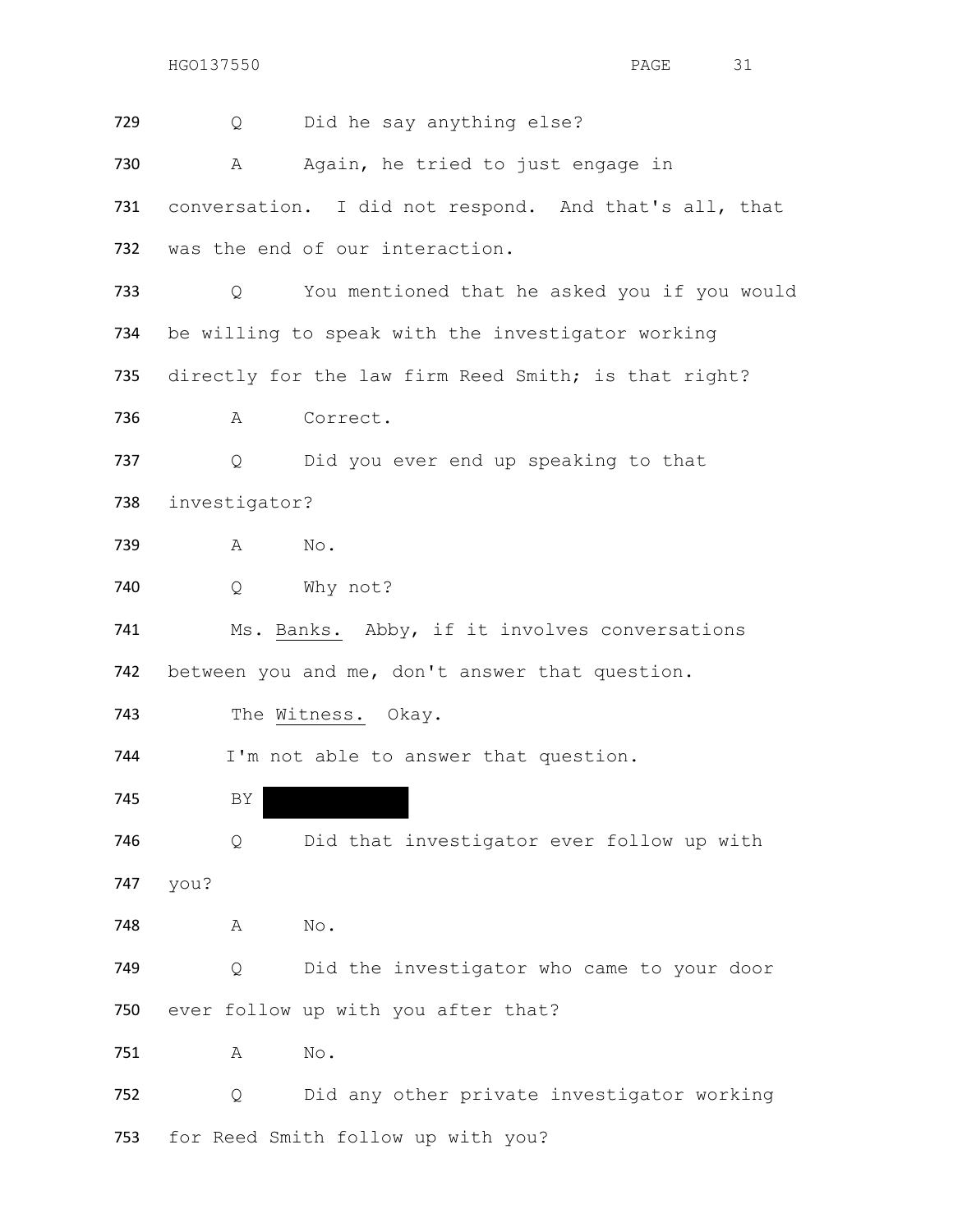| 754 | Α      | No.                                                      |
|-----|--------|----------------------------------------------------------|
| 755 | Q      | Did anyone associated with Dan Snyder or the             |
| 756 |        | Commanders ever follow up with you after that?           |
| 757 | A      | No.                                                      |
| 758 | Q      | Other than your attorney, did you tell anyone            |
| 759 |        | that the law firm working for Dan Snyder and the         |
| 760 |        | Commanders had sent a private investigator to your home? |
| 761 | A      | I mentioned that the encounter happened to me            |
| 762 |        | to the messaging group of the former cheerleaders.       |
| 763 | Q      | And why did you do that?                                 |
| 764 | A      | For moral support.                                       |
| 765 | Q      | What do you mean by that?                                |
| 766 | Α      | Just sharing an experience.                              |
| 767 | Q      | And this was sharing the experience with                 |
| 768 |        | other former cheerleaders who had also had private       |
| 769 |        | investigators sent by Daniel Snyder and the Commanders   |
| 770 |        | come to their homes; is that right?                      |
| 771 | A      | No, because they weren't -- not everyone was             |
| 772 |        | sure who sent those private investigators. That was not  |
| 773 | clear. |                                                          |
| 774 | Q      | But the people on that text chain had also               |
| 775 |        | had private investigators come to their home; is that    |
| 776 | right? |                                                          |
| 777 | A      | Some of them did.                                        |
| 778 | Q      | And the private investigators who had come to            |
|     |        |                                                          |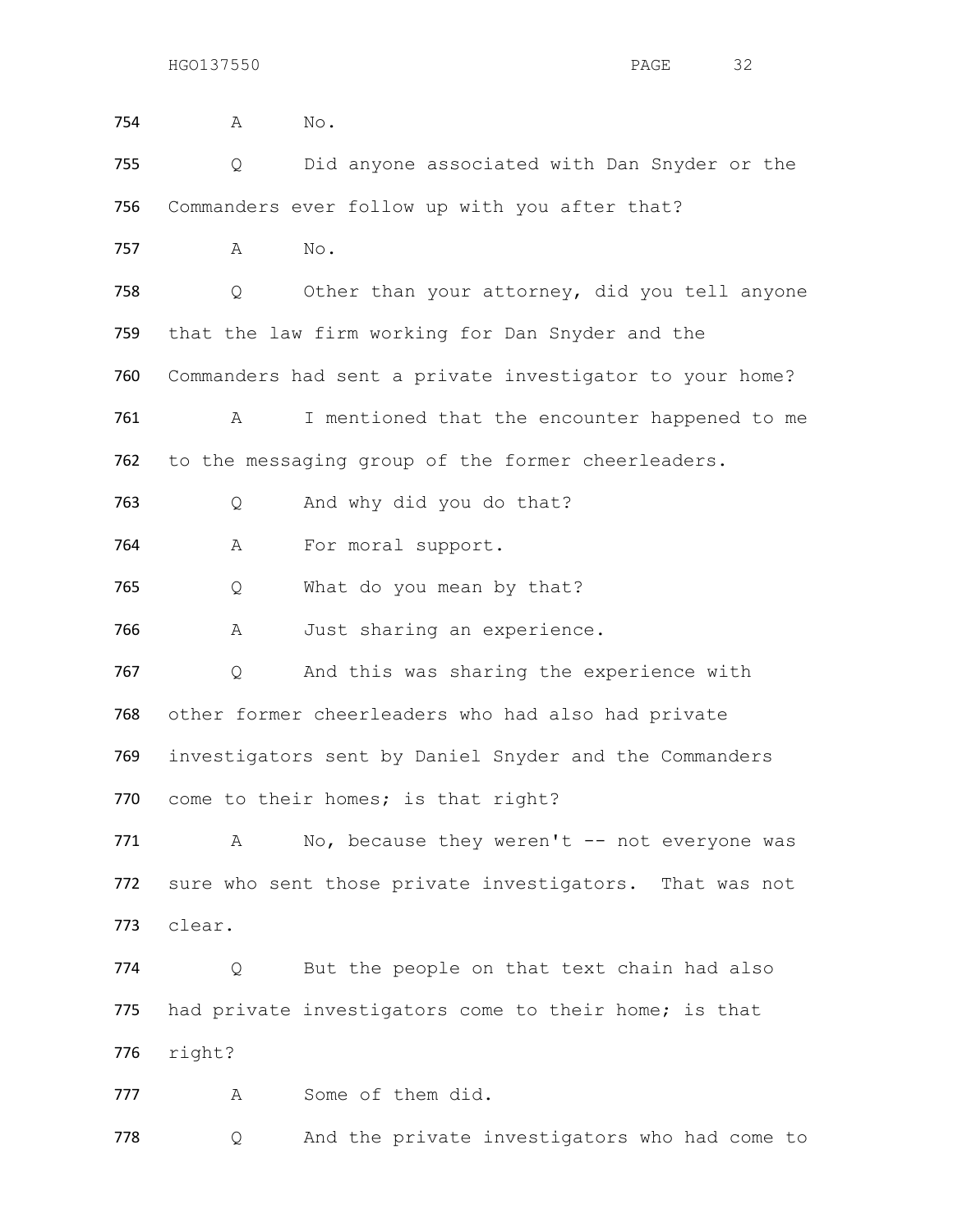their home had also asked them about Bruce Allen and the sexual misconduct investigation; is that right? A Correct. Q How did it feel to know that Daniel Snyder's lawyers had sent a private investigator to sit outside your house, come up to your door, and talk to you? A It felt like a violation of my privacy and my home. Q Did it make you feel unsafe? A Yes, it did. It made me feel unsafe, it made me feel anxious and worried, slightly apprehensive about leaving the house. Yes. 791 . At this point, I think we can go off the record, and I want to check with my Minority colleagues whether they have questions for the witness. 794 This is the do have some that is the Medo have some questions, but would the witness like a five-minute break? 797 Ms. Banks. That would be good if we could have a five-minute break. 799 . Perfect. So we'll be back at 11:23, 24. Ms. Banks. That is fine. 802 . Thank you. (Recess.)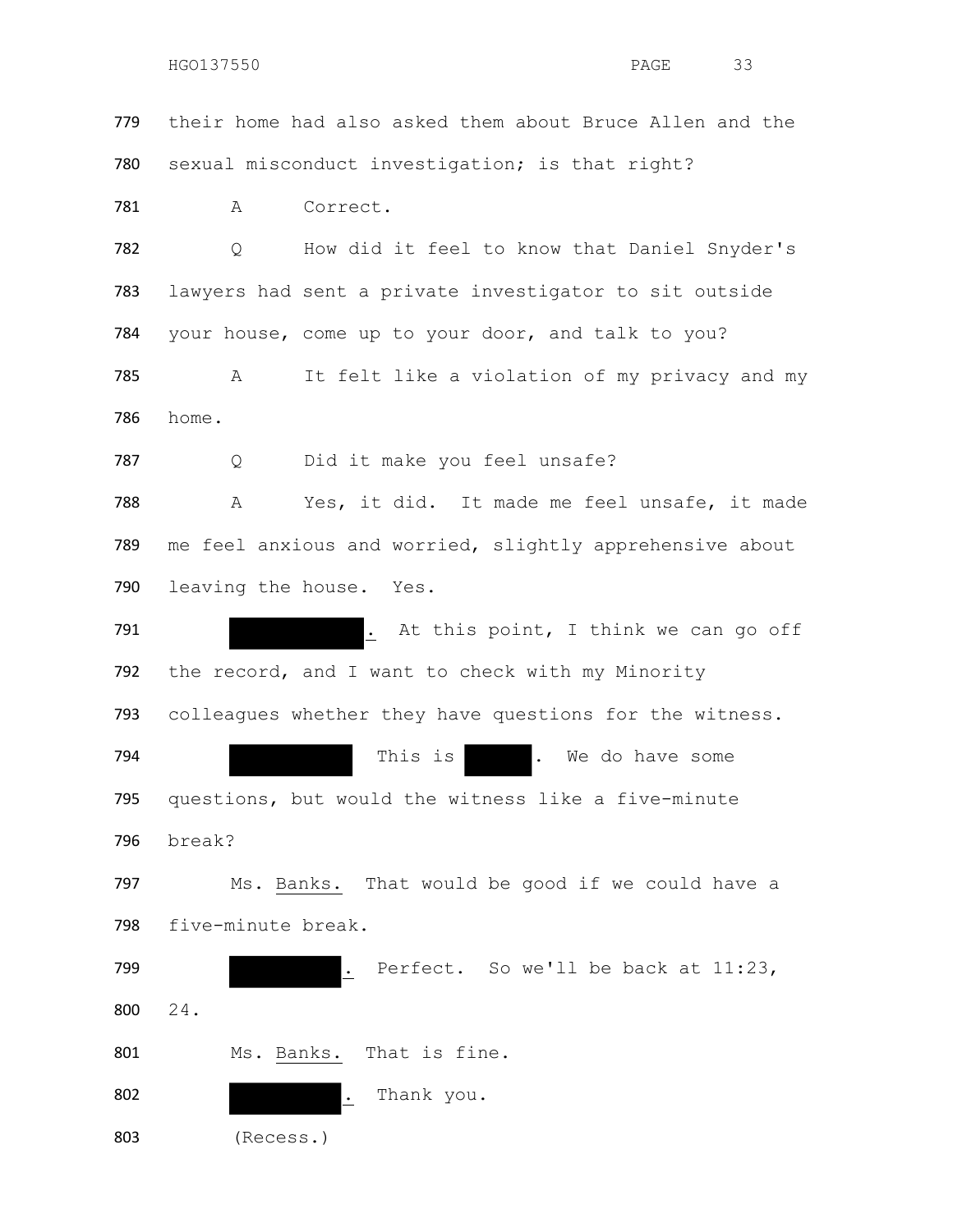| 804 | We can go back on the record.                              |
|-----|------------------------------------------------------------|
| 805 | ΒY<br>$\bullet$                                            |
| 806 | Hi, Abigail, my name is<br>and I'm<br>Q                    |
| 807 | going to be handling questions for a chunk of time for     |
| 808 | the Minority. I just have, first, a few clarifying         |
| 809 | questions from your testimony with the Democrats.          |
| 810 | You mentioned that you had text messages from your         |
| 811 | neighbor, and that's how you knew that the person had      |
| 812 | showed up to your house. Do you still have those text      |
| 813 | messages?                                                  |
| 814 | I do not on my phone. She might still.<br>А<br>T.          |
| 815 | could get them from her.                                   |
| 816 | That's okay. And as far as the texts with<br>Q             |
| 817 | your former cheerleader group, do you still have those     |
| 818 | messages?                                                  |
| 819 | Α<br>I'm unsure.                                           |
| 820 | That's okay. You said that you had been<br>Q               |
| 821 | reading from some of the notes after the incident with     |
| 822 | the person. Did you provide those notes to the Committee   |
| 823 | prior to your interview?                                   |
| 824 | Did I provide the notes, as in send them the<br>A          |
| 825 | documents?                                                 |
| 826 | Yes. Did you send them either to<br>Q<br>$\circ$ $\,$ $\,$ |
| 827 | or anyone on the Committee?                                |
| 828 | $\mathrm{No}$ .<br>Α                                       |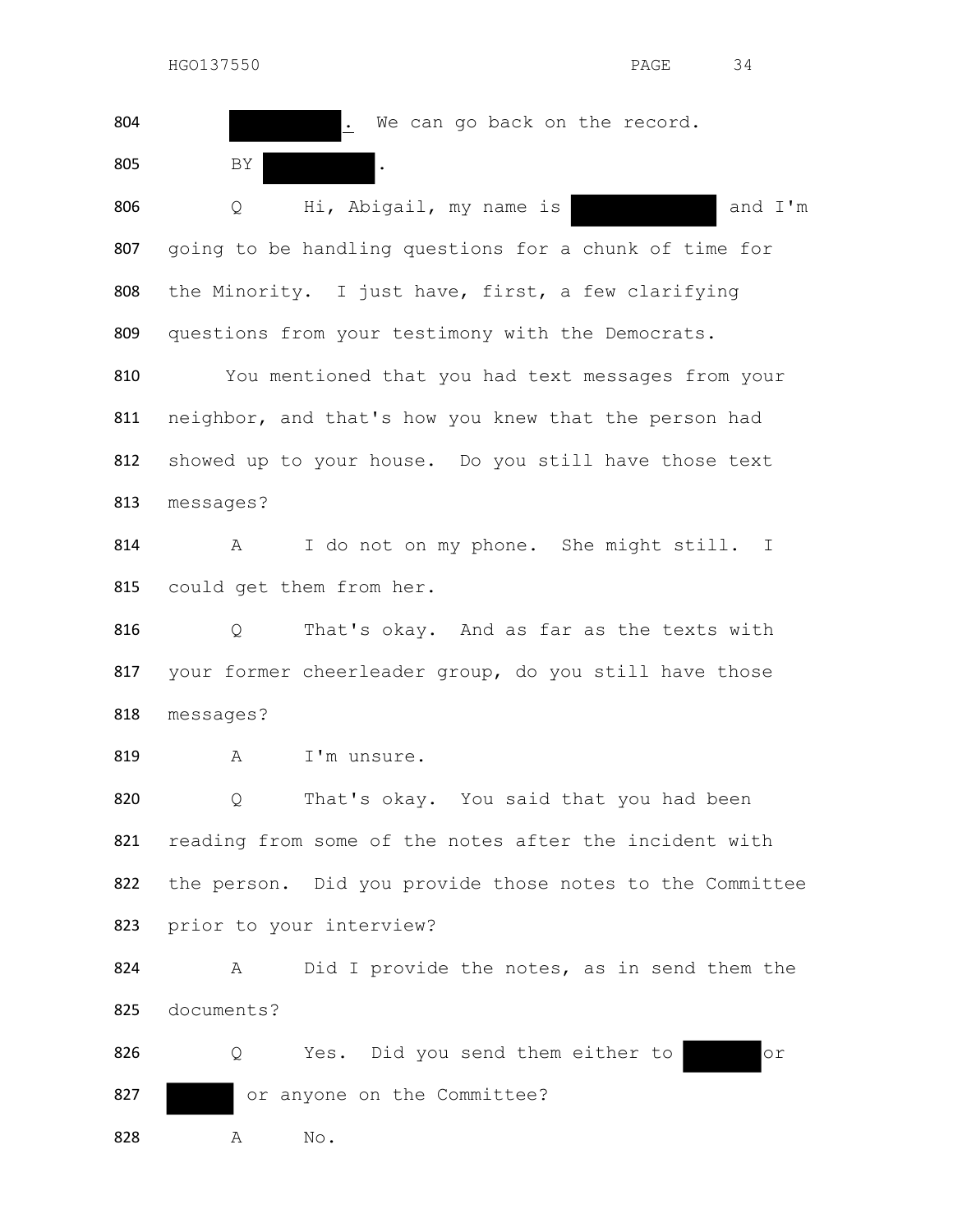829 O Okay, thank you.

 Getting into a little bit more of the substance of what we've discussed so far this morning, you testified that this person showed up to your house and stated that they were here on behalf of the Washington Redskins to 834 talk about Bruce Allen; is that right?

835 A Correct.

 Q And you said that you understood that to be related to the Wilkinson investigation into the sexual 838 misconduct that had occurred at the team; is that right? 839 Ms. Banks. Actually, I think that sort of misstates what she said, only that I think that the investigator identified for her both that he was from the Washington Redskins and he was looking into Bruce Allen and the sexual misconduct investigation. I think it was from that that she interpreted that it was Wilkinson's investigation.

846 Manus I was about to get her understanding, 847 if I was reframing her understanding correctly, so thank you for that distinction.

BY

 Q You said that this individual said that he 851 was there on behalf of the team, as in the Redskins team, 852 the NFL, and Reed Smith; is that right?

A Correct.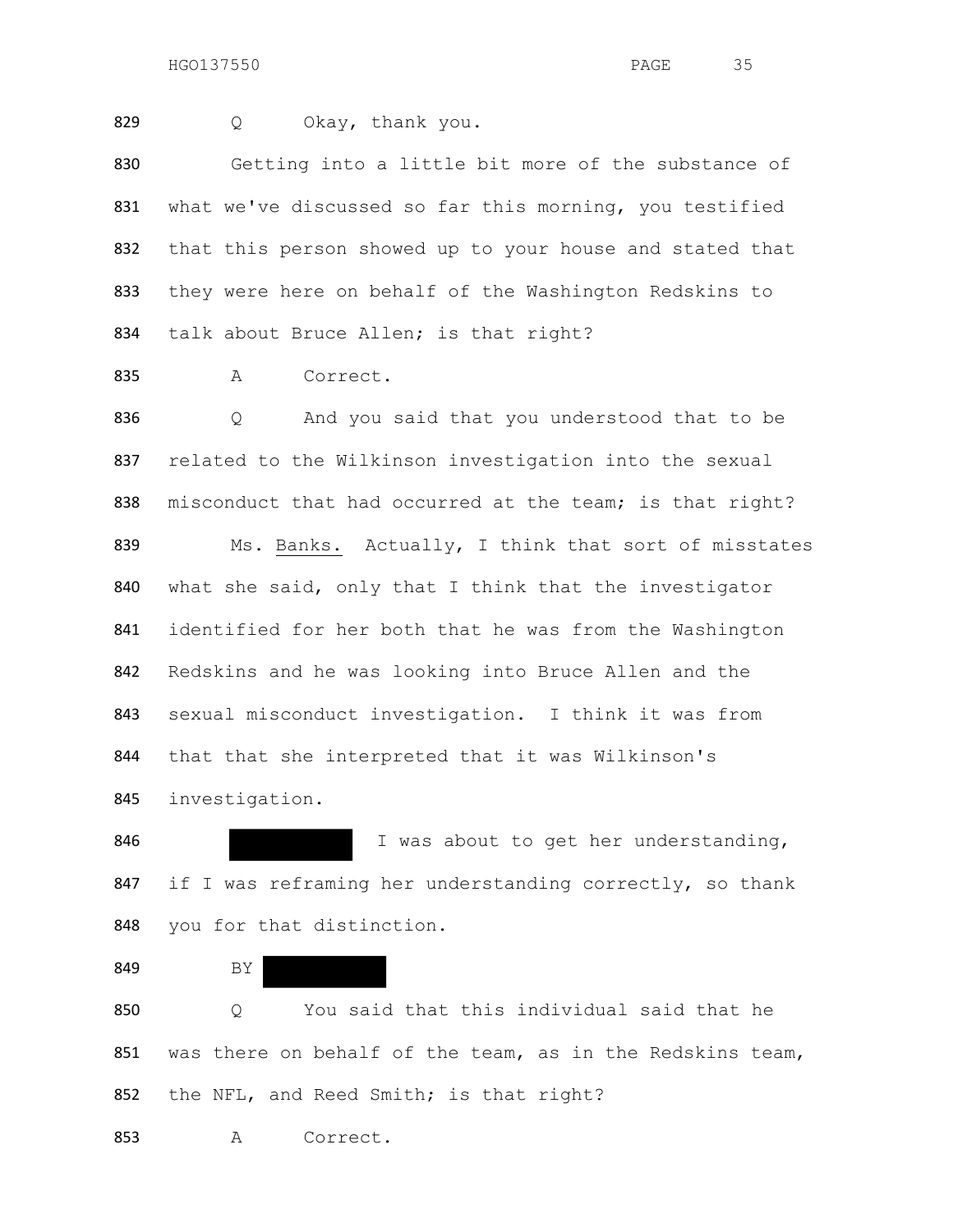| 854 | Q                    | And did he provide you any evidence that he               |
|-----|----------------------|-----------------------------------------------------------|
| 855 |                      | was working on behalf of those people or groups?          |
| 856 | A                    | No, he did not provide evidence to me.<br>He              |
| 857 |                      | was looking in a folder, he was checking the name of the  |
| 858 |                      | law firm, he would pause because he had forgotten it, and |
| 859 |                      | look at it and read it to me.                             |
| 860 | Q                    | He did not provide you any proof that he was              |
| 861 |                      | hired by the Washington Redskins?                         |
| 862 | A                    | No.                                                       |
| 863 | Q                    | He did not provide you any proof that he was              |
| 864 | hired by the NFL?    |                                                           |
| 865 | A                    | No.                                                       |
| 866 | Q                    | And he did not provide you any proof that he              |
| 867 |                      | was hired by Reed Smith?                                  |
| 868 | A                    | No.                                                       |
| 869 | Q                    | Did he provide you any proof that he was                  |
| 870 | hired by Dan Snyder? |                                                           |
| 871 | Α                    | $\mathop{\rm No}\nolimits$ .                              |
| 872 | Q                    | Did you have any evidence to show who hired               |
| 873 | him?                 |                                                           |
| 874 | A                    | $\mathrm{No}$ .                                           |
| 875 | Q                    | And going back to Exhibit 1 that the Majority             |
| 876 |                      | introduced. You mentioned and described this card as      |
| 877 |                      | unprofessional; is that right?                            |
| 878 | Α                    | Correct.                                                  |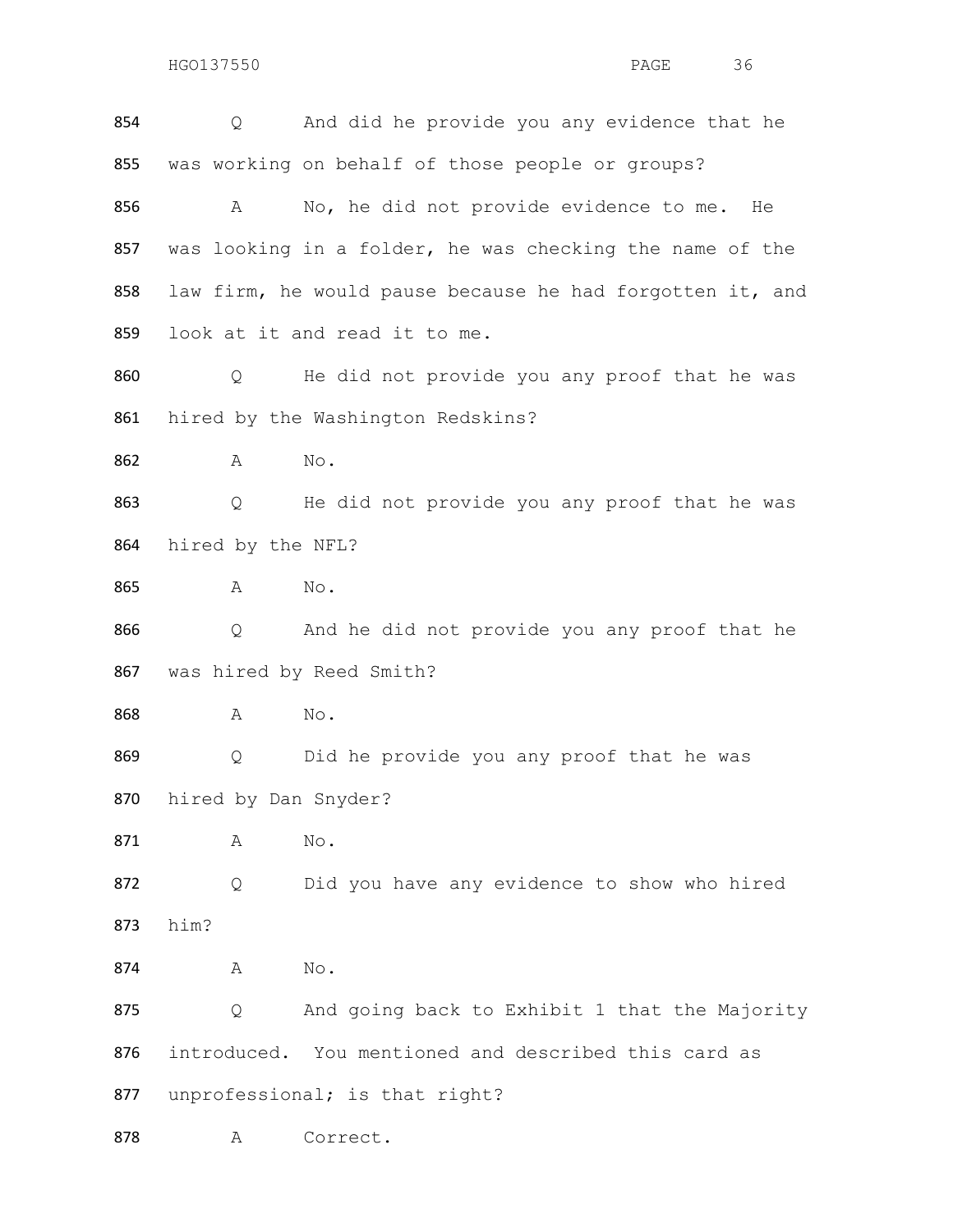Q So based off of your experience and this card that you were given by your neighbors, did this feel like someone who was an expert investigator or someone that would be hired for a high-profile investigation? A I couldn't say. I don't know what type of --

what people do, who they hire.

 Q And you mentioned that there was no follow-up. There was two dates, right, April 29th and 887 May 6th. And then after that, there was no follow-up 888 from this person or any other investigator; is that right?

890 A Correct.

 Q Now, the Majority asked you questions towards the end of their questioning and asked how did you feel about the fact that Dan Snyder's lawyers sent a private investigator to your house; is that right?

A Yes.

896 Q Do you have any evidence that it was, in 897 fact, Dan Snyder who sent this person to your home? A You just asked me that. No.

**.** We can go ahead and go off the record. 900 Thank you, Ms. Welch. I will turn things back over to . 902 Thanks. Can we take a short break?

(Recess.)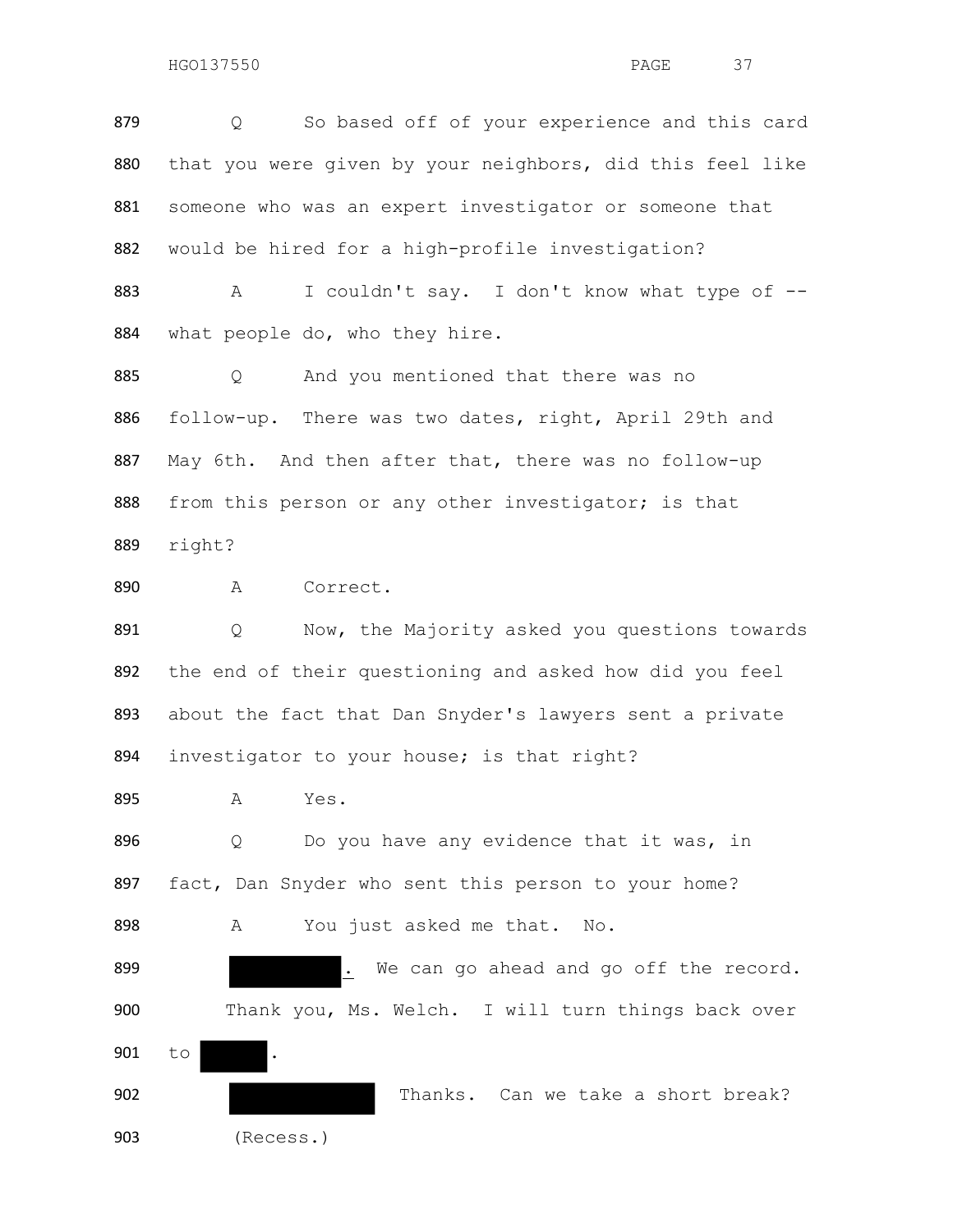| 904 | Back on the record.                                     |
|-----|---------------------------------------------------------|
| 905 | BY                                                      |
| 906 | Ms. Welch, I want to follow up on a question<br>Q       |
| 907 | that was asked to you by my Minority colleague, just so |
| 908 | the record is clear.                                    |
| 909 | You were asked by my Minority colleague about           |
| 910 | whether you had any evidence that the private           |
| 911 | investigator who came to your house was sent by the     |
| 912 | Washington Commanders.                                  |
| 913 | I want to ask you, why did you think he was sent by     |
| 914 | the Washington Commanders?                              |
| 915 | Because that's what he told me.<br>Α                    |
| 916 | What did he tell you again?<br>Q                        |
| 917 | Okay. Word for word? He said to me, he<br>A             |
| 918 | said, "Well, I'm not sure who's in charge of the        |
| 919 | organization, but the Washington Redskins, yes, ma'am,  |
| 920 | the NFL, yes, ma'am, sent me down here on behalf of the |
| 921 | law firm Reed Smith."                                   |
| 922 | Great. And then I wanted to ask you, you<br>Q           |
| 923 | said earlier that when the same private investigator    |
| 924 | mentioned the sexual misconduct investigation, that, in |
| 925 | your mind, that referenced Beth Wilkinson's             |
| 926 | investigation; is that right?                           |
| 927 | Yes.<br>Α                                               |
| 928 | And had you been approached by the Wilkinson<br>Q       |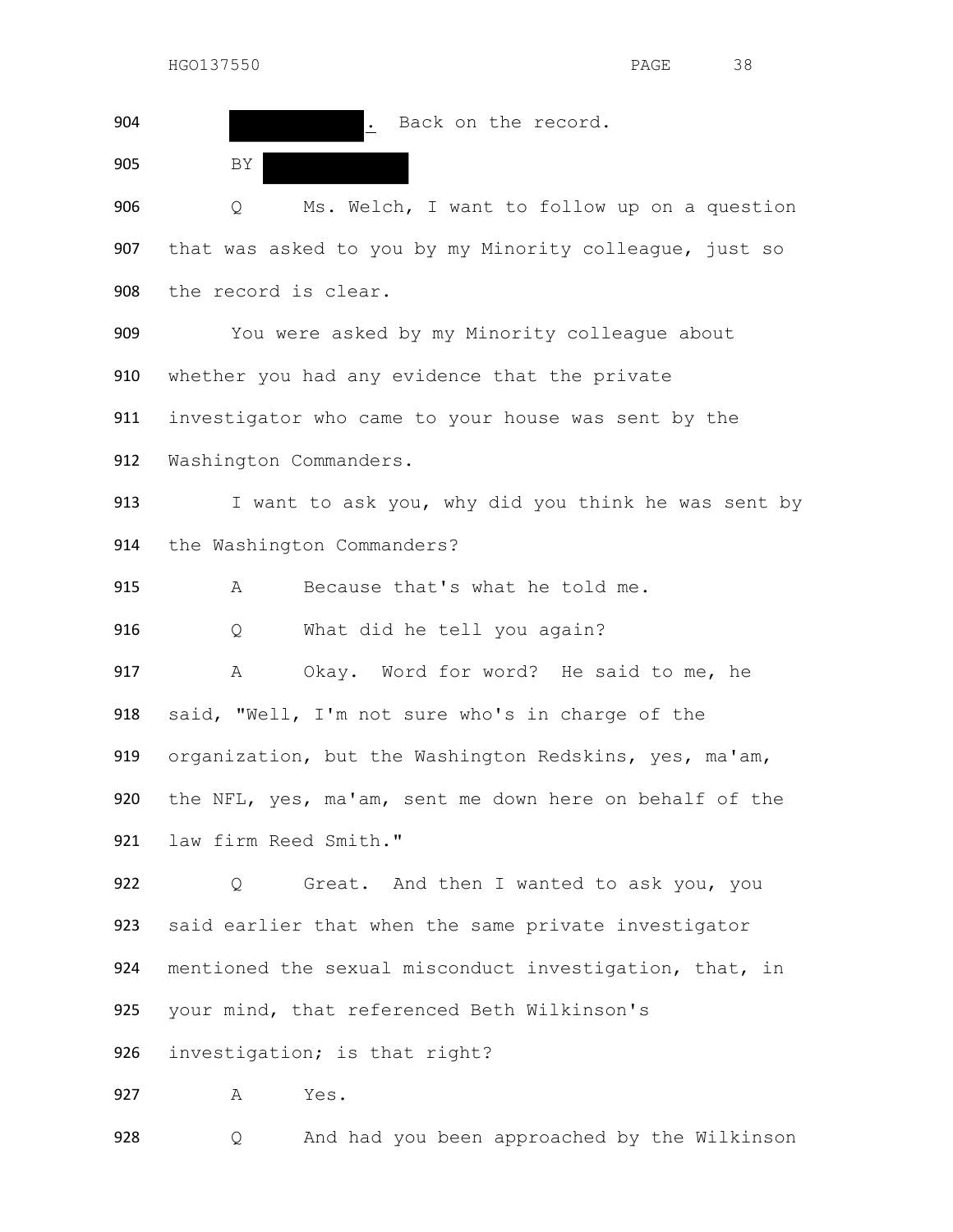team about their investigation?

A Yes.

 Q And when the Wilkinson team approached you 932 about their investigation, did they approach you by sending a private investigator to sit outside your house for hours on end?

A Absolutely not, no.

Q How did they approach you?

A Directly.

938 Q Now, Ms. Welch, in February of 2021, it was reported that there was a legal dispute between the Washington Commanders and former cheerleaders regarding lewd videos made without the cheerleaders' knowledge. Do you know if this legal dispute was resolved?

A It has been resolved.

 Q Earlier, you indicated that you were legally unable to answer certain of my questions. Was your inability to answer those questions related to the resolution of that legal dispute?

948 A Yes.

 Q So earlier when you indicated you were legally unable to answer certain questions about the hostile workplace at the Commanders, the lewd videos, the Wilkinson investigation of the Commanders, was that related to the resolution of this lewd video dispute?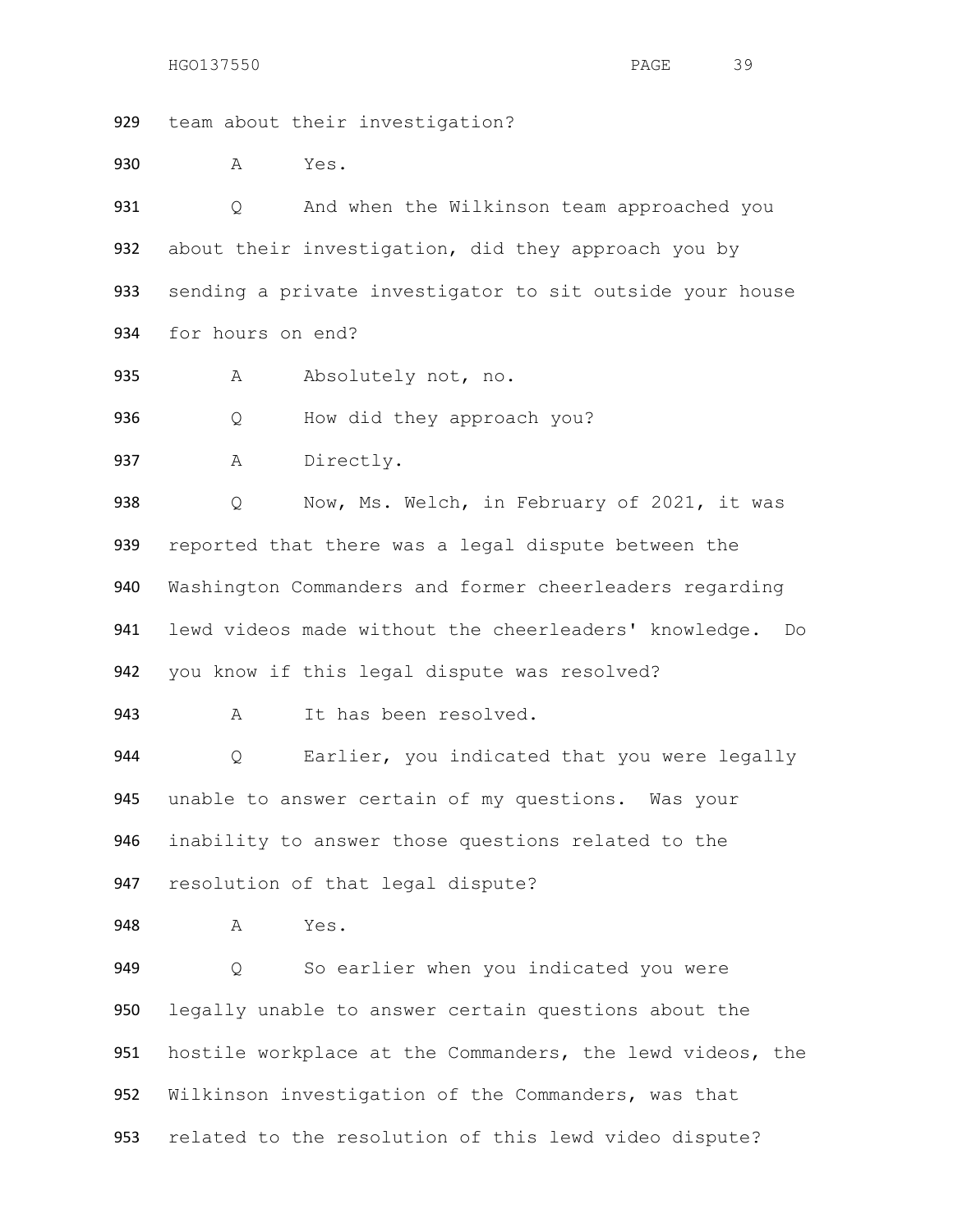| 954 | Ms. Banks. I think she asked and answered that       |
|-----|------------------------------------------------------|
| 955 | question, or she answered that question already.     |
| 956 | ΒY                                                   |
| 957 | So the answer is yes?<br>Q                           |
| 958 | It seems like you're just rephrasing it<br>Α<br>Yes. |
| 959 | in different ways, but that was my answer.           |
| 960 | Okay.<br>Q                                           |
| 961 | I don't think I have any additional                  |
| 962 | questions. Can we go off the record?                 |
| 963 | (Discussion held.)                                   |
| 964 | (Recess.)                                            |
| 965 | We can go back on the record.                        |
| 966 | ΒY<br>$\ddot{\phantom{a}}$                           |
| 967 | Ms. Welch, again, just a few more questions.<br>Q    |
| 968 | After the incident, did you contact the Redskins     |
| 969 | football team to follow up and ask if they had sent  |
| 970 | somebody to your house?                              |
| 971 | No.<br>A                                             |
| 972 | Did you contact the NFL to see if they had<br>Q      |
| 973 | hired this person and sent them to you?              |
| 974 | You don't just contact the NFL.<br>A<br>No.          |
| 975 | Did you contact Dan Snyder to ask if he sent<br>Q    |
| 976 | this person?                                         |
| 977 | No. This person told me that he sent him, so<br>Α    |
| 978 | I did not feel the need to follow up on that.        |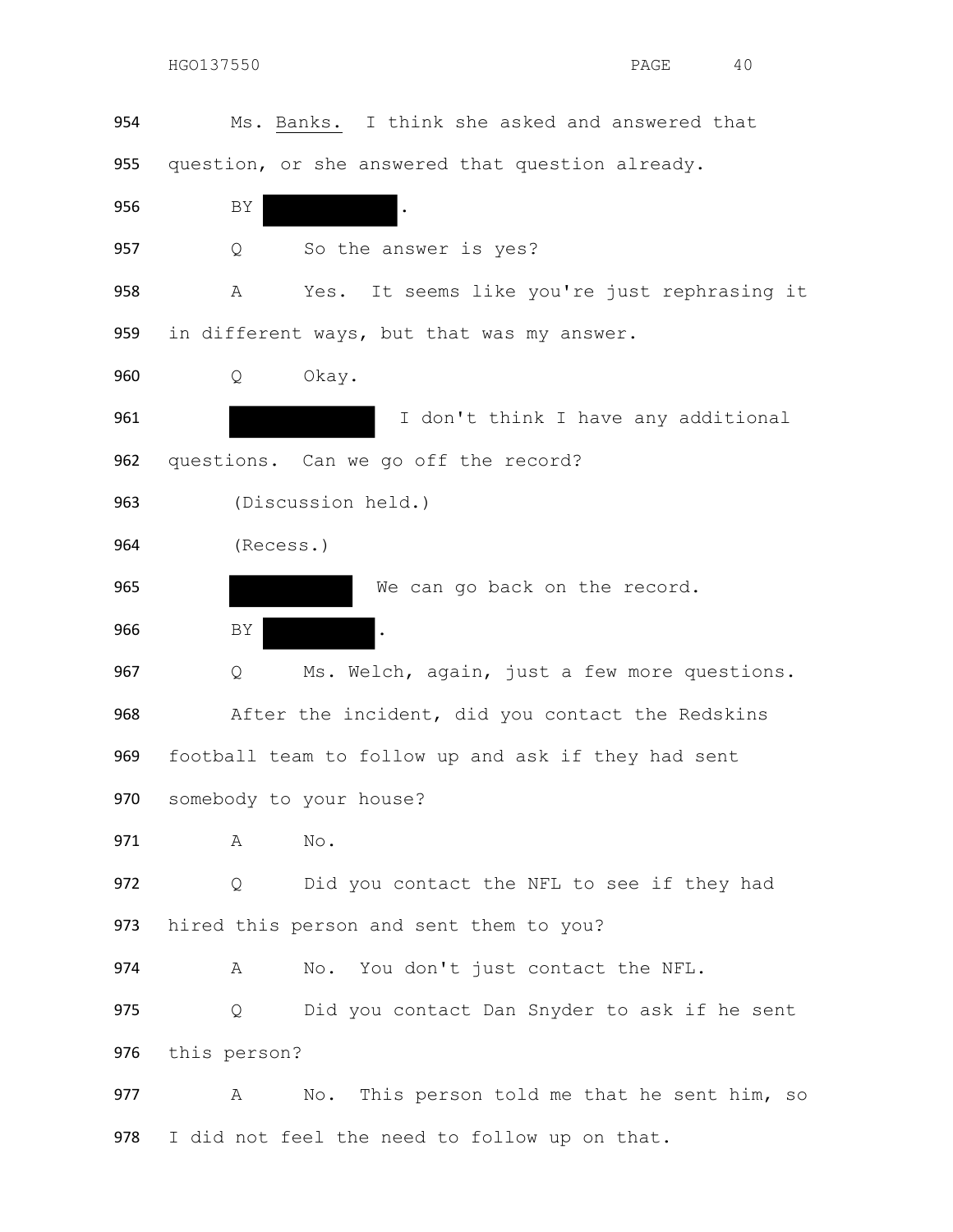Q This person told you that the Redskins and the NFL had sent him on behalf of Washington Reed; isn't 981 that your testimony? Sorry, Reed Smith. A He said to me that he was here on behalf of

 the Washington Redskins working on behalf of the law firm Reed Smith. And I asked him, "So Dan Snyder sent you?" And he said, "Well, I'm not sure who is in charge of the organization, but the Washington Redskins, yes, ma'am, the NFL, yes, ma'am, sent me down here, yes." That was his answer.

 Q And that's the evidence that you used to base your perception on who sent this person, right?

A Yes.

 Q Okay. And so you didn't follow up with Reed Smith, the law firm, afterwards?

- A No.
- Q All right.

 . Those are all our questions. Thank you so much. **.** Thank you. If we could have just one second.